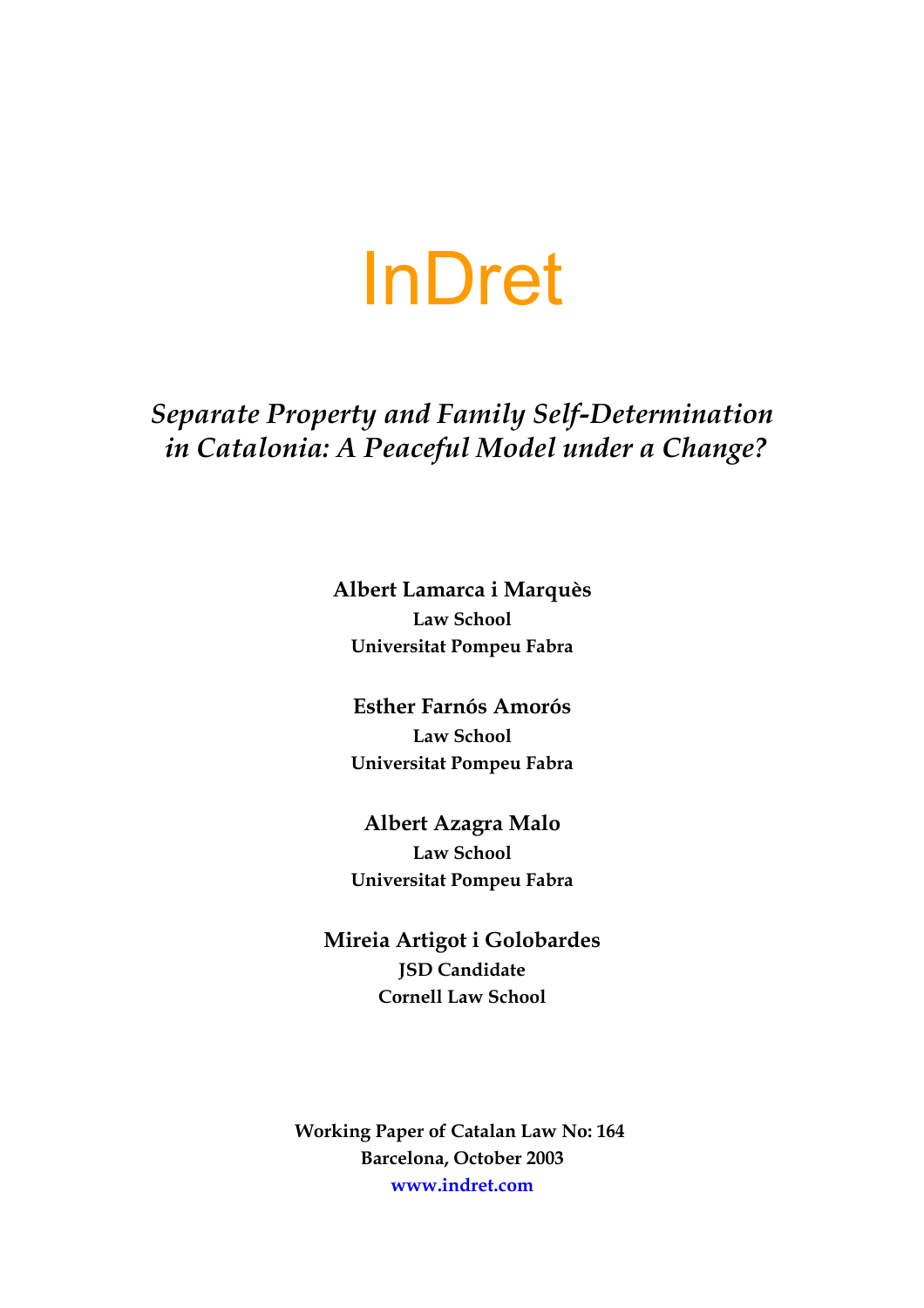# *Abstract*

*This working paper evaluates and analyses the available data about marital contracts in Catalonia and Spain during the 20th Century and relates them to family property statistics. From a positive standpoint, the article suggests a family self-determination model structurally linked to the marital property regime. The second part of the working paper addresses a normative approach to the conclusion of marital contracts and puts forward some hypotheses intended to explain its 600 % exponential increase in Catalonia in the last three years.* 

# *Summary*

**[1. Introduction](#page-2-0)**

2. Marital Contracts and Family Self-Determination in the 20<sup>th</sup> Century: Eight Decades of **[Catalan and Spanish Experience.](#page-2-0)**

- **3. The Underlying Reasons of a Diverse [Evolution: Separate and Community Property.](#page-7-0)**
- **[4. A New Century and a New Model of Marital Contracts in Catalonia](#page-12-0)**
	- **4.1. [The Social Reaction to a New Regulatory Context](#page-12-0)**
	- **4.2. The Change [of the Marital Property Regime](#page-14-0)**
	- **[4.3. Separation Agreements](#page-15-0)**
	- **[4.4. Remarriage](#page-15-0)**
	- **4.5. [Conflict of Laws: Mixed](#page-17-0) Marriages**
	- **[4.6. Changes in the Composition of Family Property](#page-17-0)**
- **[5. Conclusion and Future Perspectives](#page-18-0)**
- **[6. References](#page-19-0)**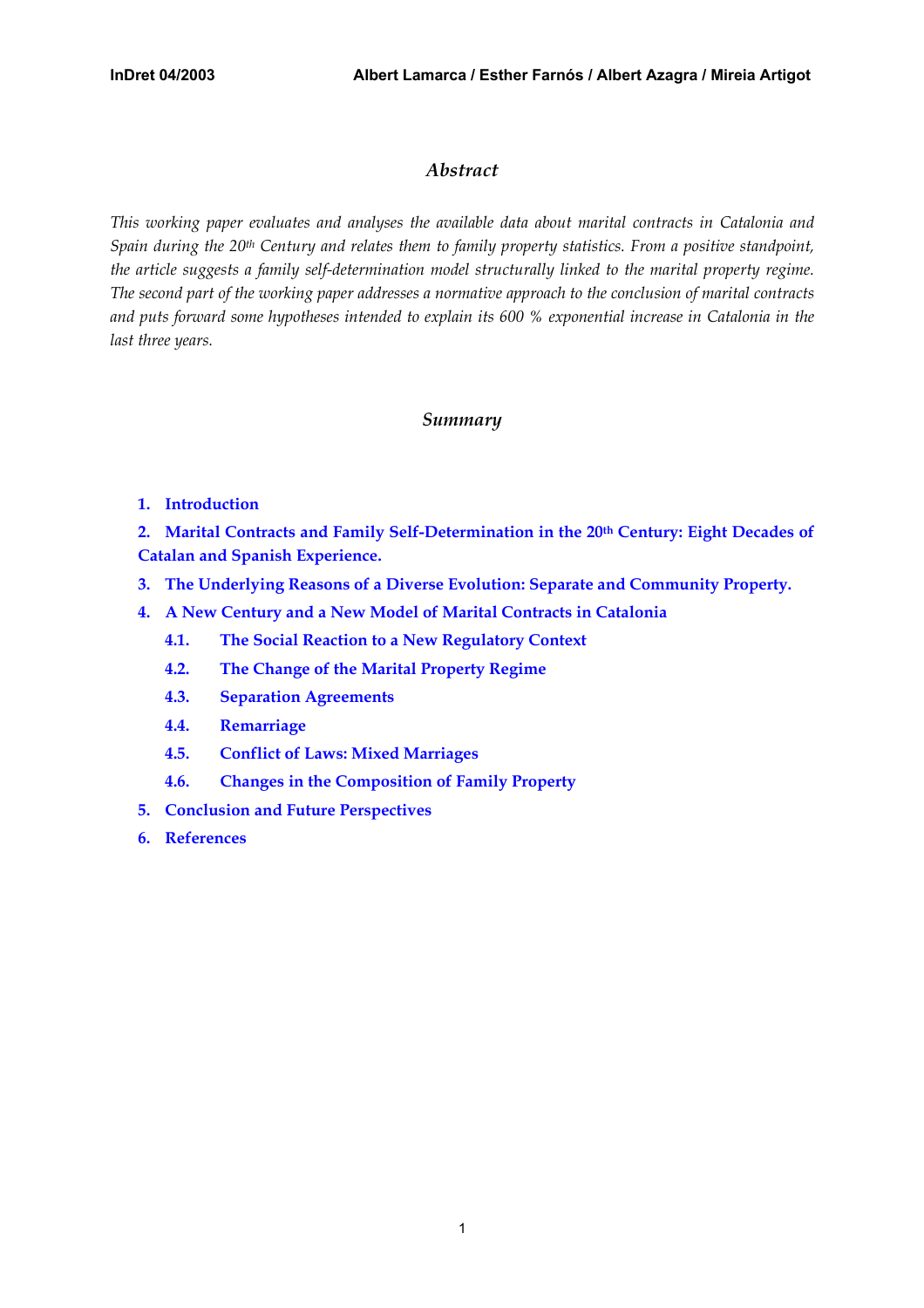# <span id="page-2-1"></span><span id="page-2-0"></span>*1. Introduction*

 $\overline{a}$ 

The starting point of this paper is the 600% exponential increase of the marital contracts celebrated in Catalonia in the last three years.

This important change in the self-determination action within the family context presents the attractive challenge of explaining its causes.

Hence, the major goal of this paper is to present several hypotheses that might explain this tendency in the marital contracts context. However, in order to reach a consistent conclusion we consider necessary to study and to analyze beforehand the incentives and motivations of Catalans when celebrating marital contracts during the last 20<sup>th</sup> century.

This paper is framed in the Spanish legislative context. However Spain is a plurilegislative state in which separate property is implemented in regions such as Catalonia while community property is the predominant regime in most of the Spanish autonomous regions. Therefore, both marital property regimes coexist in Spain and they have an important influence on parties who are considering whether to celebrate a marital contract or not. For this reason it has been necessary to collect all the available data about the conclusion of marital contracts both in Catalonia and in the rest of Spain during the 20<sup>th</sup> century.

The contrast between the Catalan and the Spanish marital property regime and their different reality in terms of individuals' incentives to celebrate marital contracts allows us to derive a selfdetermination model according to which individuals' self-determination decisions would be directly related to the underlying marital property regime.

Thus, we consider that depending on which is the marital property default regime – either separate property or community property – spouses' self-determination will be wider or narrower. For example, in Catalonia, we argue that separate property implies self-determination as a structural element of the legal regime whereas self-determination under the Spanish community property default regime implies an opting-out option of the default legal regime and its substitution for another regime choiced by the spouses.

# *2. Marital Contracts and Family Self-determination in the 20th Century: Eight Decades of Catalan and Spanish Experience*

Marital contracts or marital agreements are legal instruments that allow individuals to regulate the economic consequences derived from the marriage contract<sup>1</sup>. For this reason, spouses

<sup>1</sup> For a general overview of marital contracts in Catalan Law, see Lluís PUIG I FERRIOL / Encarna ROCA I TRIAS, *Institucions del Dret Civil de Catalunya. Vol. II. Dret de la Persona i Dret de Família*, 5.ª ed., València, Tirant lo Blanch, 1998, 321. For the Spanish civil law, see, lately, Víctor M. GARRIDO DE PALMA, "La economía de la familia. Las capitulaciones matrimoniales y el régimen económico matrimonial", in Juan Francisco DELGADO DE MIGUEL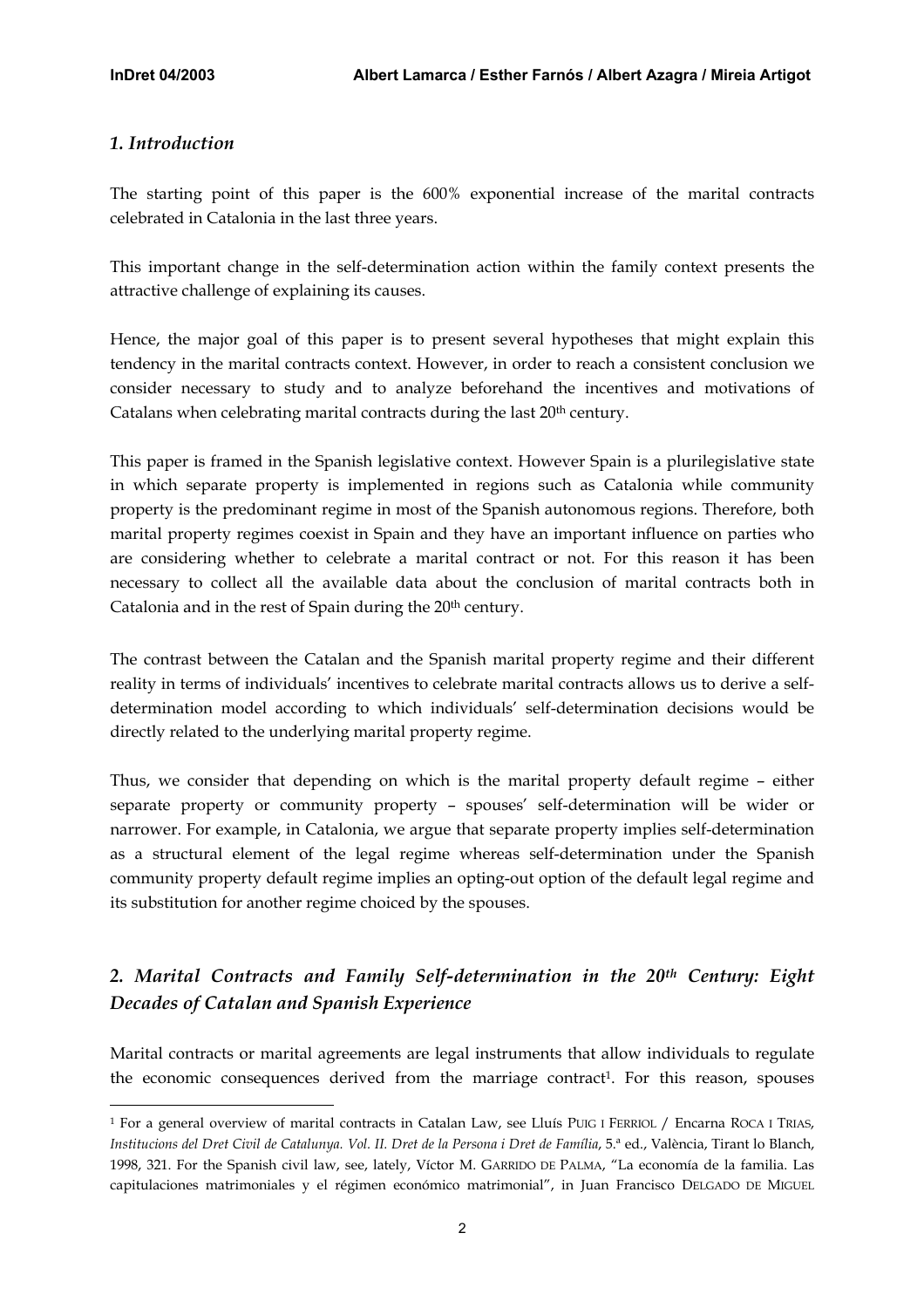$\overline{a}$ 

incentives to celebrate marital contracts will be influenced by their wealth and the default marital property regime they are subject to.

Thus, if, for example, spouses have a substantial wealth, they will feel the need to agree upon its management and its inheritance distribution. At the same time, spouses will feel the need to selfregulate their economic interests if the existing marital property default regime did not strongly regulate the economic consequences of marriage.

However, marital contracts are not the only legal instrument that allows self-regulation of spouses' economic interests regarding their private wealth. Marital contracts are not even the general self-regulation instrument mostly used in practice. Nonetheless, the celebration of marital contracts has substantially increased these last years in Catalonia.

The main goal of this paper is to analyze the underlying reasons that might explain the sudden increase in the amount of marital contracts celebrated in Catalonia. However, it will be first necessary to study the evolution of the marital contracts celebrated during the 20<sup>th</sup> century in Spain.

Spain is a plurilegislative state in civil law matters where different marital property regimes coexist. Thus, while in Catalonia and in the Balearic Islands separate property is the default rule, in the other territories of Spain - including the civil law regimes in Aragon, Galicia, Navarre and the Basque Country - community property is the default rule.

The data on which this paper is based come from the *Anuario de la Dirección General de los Registros y del Notariado* from the Spanish *Justice Department*. The data series that has been used start in the year 1921 until the year 2001. Therefore, the analysis will be based on 81 years' data[2.](#page-3-0)  The other data used are from the Catalan Statistical Institute [\(www.idescat.es](http://www.idescat.es/)) and from the Spanish National Institute of Statistics ([www.ine.es\)](http://www.ine.es/).

However, even though we did not have access to the complete set of data regarding family selfdetermination practice, we believe that it is possible to derive some consequences of the analysis of the avilable data.

If we observe in absolute terms the first and the last published data reporting the amount of marital contracts celebrated in Catalonia, it would seem that there has not been much change

<sup>(</sup>coord.), *Instituciones de Derecho Privado. Tomo IV. Familia. Vol. 1*, Madrid, Civitas, 2001, 199; María del Carmen BAYOD LÓPEZ, *La modificación de las capitulaciones matrimoniales*, Zaragoza, Prensas Universitarias de Zaragoza, 1997.

<span id="page-3-0"></span><sup>2</sup> However, there are a few years in which there were no data available. Between the years 1936 until 1939 there are substantial variations in the data due to the Spanish civil war. Additionally, there were not data are only available data for Catalonia for the year 2002.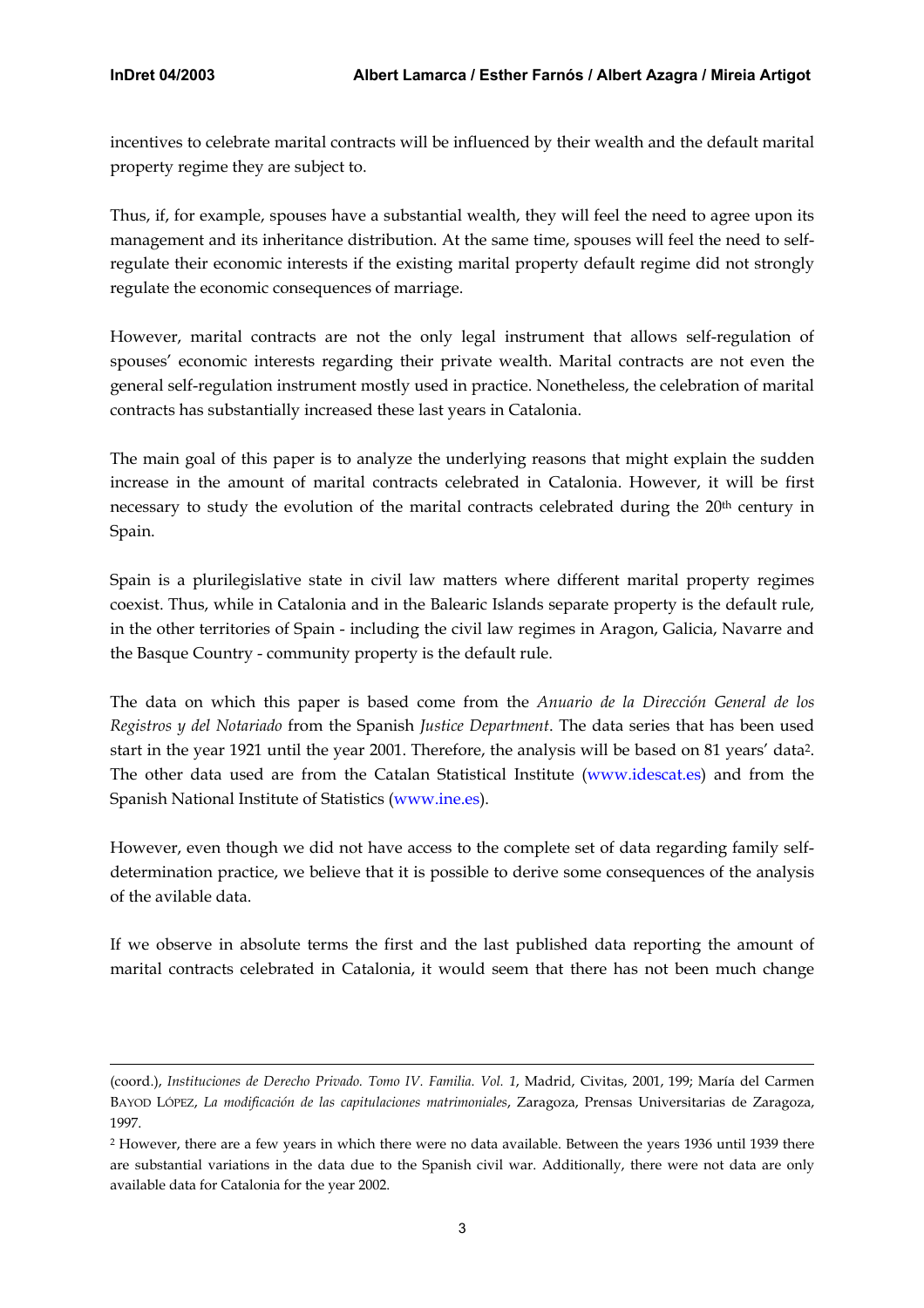$\overline{a}$ 

during the last 81 years: in 1921 there were 2.696 marital contracts celebrated and in 2001 spouses concluded 2.648 contracts[3.](#page-4-0)

However, we observe that the evolution of self-determination through the celebration of marital contracts during the  $20<sup>th</sup>$  century is clearly negative and, in Catalonia, it becomes residual since the year 1960.

|      | <b>MARITAL CONTRACTS IN CATALONIA</b> |      |      |      |      |      |      |      |      |      |     |      |     |      |     |      |      |
|------|---------------------------------------|------|------|------|------|------|------|------|------|------|-----|------|-----|------|-----|------|------|
| 1921 | 2696                                  | 1930 | 2139 | 1939 | 633  | 1948 | 1511 | 1957 | 1100 | 1966 | 692 | 1975 | 430 | 1984 | 445 | 1993 | 679  |
| 1922 | 2330                                  | 1931 | 1948 | 1940 | 1333 | 1949 | 1408 | 1958 | 1110 | 1967 | 612 | 1976 | 482 | 1985 | 551 | 1994 | 603  |
| 1923 | 2250                                  | 1932 | 1706 | 1941 | 1504 | 1950 | 1371 | 1959 | 1009 | 1968 | 560 | 1977 | 462 | 1986 | 490 | 1995 | 607  |
| 1924 | 1991                                  | 1933 | 1749 | 1942 | 1562 | 1951 | 394  | 1960 | 919  | 1969 | 451 | 1978 | 552 | 1987 | 488 | 1996 | 605  |
| 1925 | 1990                                  | 1934 | 1557 | 1943 | 1405 | 1952 | 1340 | 1961 | 837  | 1970 | 412 | 1979 | 600 | 1988 | 446 | 1997 | 648  |
| 1926 | 2023                                  | 1935 | .628 | 1944 | 1491 | 1953 | 1239 | 1962 | 814  | 1971 | 396 | 1980 | 593 | 1989 | 460 | 1998 | 546  |
| 1927 | 2088                                  | 1936 | 767  | 1945 | 1551 | 1954 | 1225 | 1963 | 767  | 1972 | 426 | 1981 | 589 | 1990 | 341 | 1999 | 599  |
| 1928 | 2182                                  | 1937 | 86   | 1946 | 1488 | 1955 | 1152 | 1964 | 683  | 1973 | 412 | 1982 | 545 | 1991 | 359 | 2000 | 2197 |
| 1929 | 2012                                  | 1938 | 71   | 1947 | 1564 | 1956 | 1157 | 1965 | 655  | 1974 | 384 | 1983 | 448 | 1992 | 654 | 2001 | 2648 |

In 1931, ten years after the beginning of the collection of notarial data, the amount of marital contracts celebrated was lower than 2000 per year. Since 1960, when the Catalan Civil Law Compilation was passed, not even 1000 marital contracts per year were celebrated. During this period, 1990 is a remarkable year because only 341 marital contracts were celebrated, the lowest amount of the 20<sup>th</sup> century. This negative tendency had a sudden change in the year 2000 when there were 2.197 marital contracts concluded. This corresponds to 367% increment with respect to 1999; when only 599 marital agreements were celebrated.

Comparing the evolution of the Catalan and the Spanish data it is noticeable that their evolution has been quite different.

During these last eight decades, in Spain there were 6.535 marital contracts celebrated in the year 1921 whereas in the year 2001 there were 64.136 marital contracts. This astonishing increment in absolute terms represents a 981,4% growth in 80 years.

However, this important variation only takes place since the year 1975 because until then selfdetermination through marital contracts was diminishing in Spain, as it was in Catalonia. For example, in the year 1969 only 1.137 marital contracts were celebrated in Spain.

<span id="page-4-0"></span><sup>3</sup> Until 1979 has taken also into account this data, Josep M. PUIG SALELLAS, *Les relacions econòmiques entre esposos en la societat catalana d'avui*, Acadèmia de Jurisprudència i Legislació de Catalunya, Barcelona, 1981.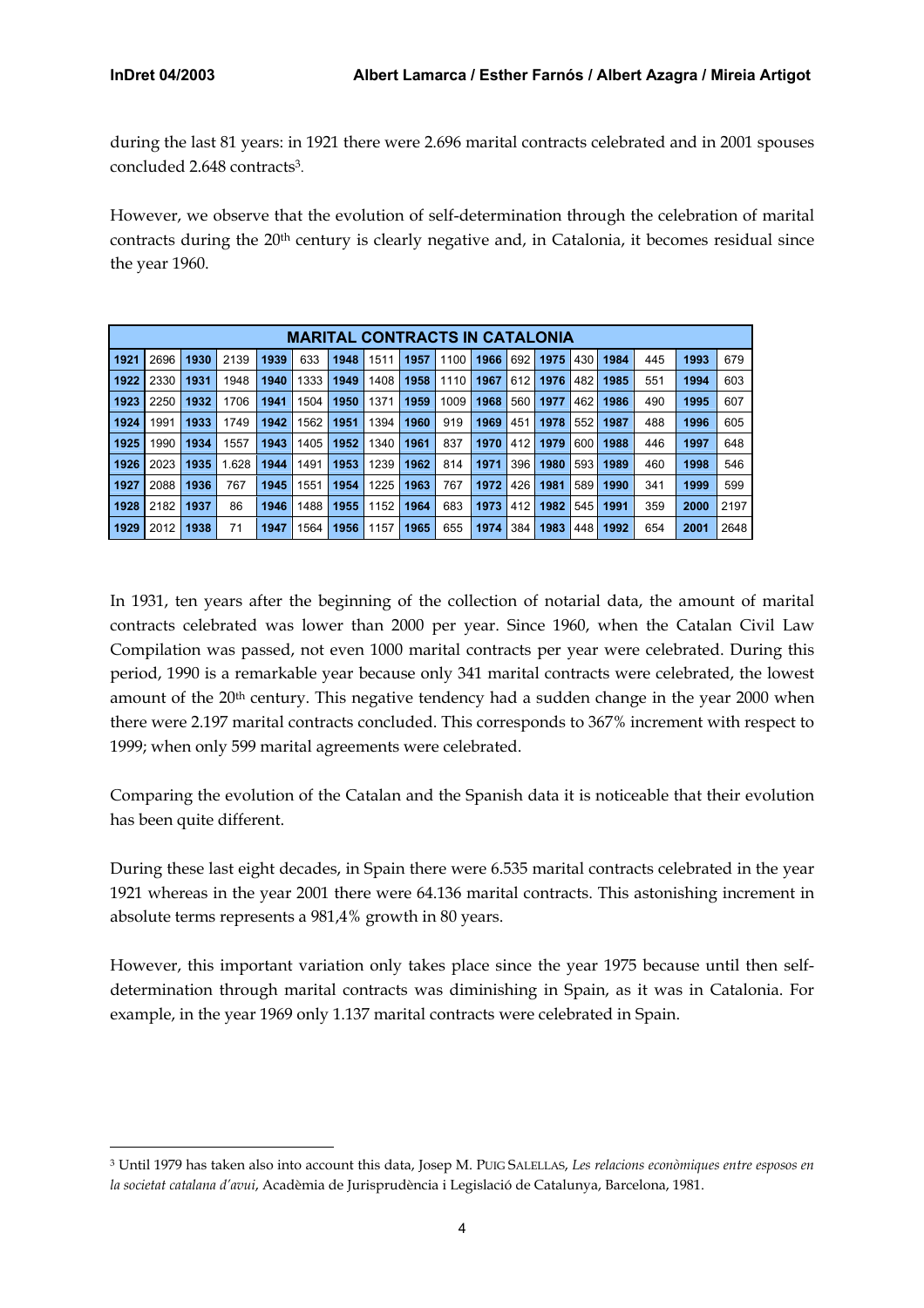|      | <b>MARITAL CONTRACTS IN SPAIN</b> |      |      |      |      |      |      |      |      |      |      |      |       |      |       |      |       |
|------|-----------------------------------|------|------|------|------|------|------|------|------|------|------|------|-------|------|-------|------|-------|
| 1921 | 6535                              | 1930 | 4930 | 1939 | 1814 | 1948 | 3274 | 1957 | 2390 | 1966 | 1433 | 1975 | 2217  | 1984 | 18339 | 1993 | 31588 |
| 1922 | 6070                              | 1931 | 4618 | 1940 | 3533 | 1949 | 3168 | 1958 | 2269 | 1967 | 1285 | 1976 | 3970  | 1985 | 22301 | 1994 | 34639 |
| 1923 | 5545                              | 1932 | 4276 | 1941 | 3623 | 1950 | 2996 | 1959 | 2043 | 1968 | 1313 | 1977 | 5546  | 1986 | 19540 | 1995 | 37545 |
| 1924 | 5395                              | 1933 | 4201 | 1942 | 3691 | 1951 | 2986 | 1960 | 2044 | 1969 | 1137 | 1978 | 7296  | 1987 | 21905 | 1996 | 38535 |
| 1925 | 4720                              | 1934 | 3898 | 1943 | 3433 | 1952 | 2994 | 1961 | 1889 | 1970 | 1174 | 1979 | 9001  | 1988 | 22555 | 1997 | 41484 |
| 1926 | 5031                              | 1935 | 3393 | 1944 | 3751 | 1953 | 2804 | 1962 | 1700 | 1971 | 1169 | 1980 | 11695 | 1989 | 23521 | 1998 | 45430 |
| 1927 | 5107                              | 1936 | 1936 | 1945 | 3511 | 1954 | 2708 | 1963 | 1616 | 1972 | 1287 | 1981 | 13929 | 1990 | 24432 | 1999 | 49773 |
| 1928 | 5196                              | 1937 | 479  | 1946 | 3295 | 1955 | 2666 | 1964 | 1426 | 1973 | 1294 | 1982 | 15121 | 1991 | 25636 | 2000 | 54208 |
| 1929 | 4761                              | 1938 | 508  | 1947 | 3477 | 1956 | 2544 | 1965 | 1340 | 1974 | 1386 | 1983 | 17365 | 1992 | 28939 | 2001 | 64136 |

It is necessary to remark that during the eighty years period object of our analysis, the Spanish population has almost doubled while the Catalan has almost tripled.

|      | <b>POPULATION IN CATALONIA</b> |      |           | <b>POPULATION IN SPAIN</b> |            |      |            |  |  |  |
|------|--------------------------------|------|-----------|----------------------------|------------|------|------------|--|--|--|
| 1920 | 2.355.908                      | 1970 | 5.107.606 | 1920                       | 22.012.663 | 1970 | 34.041.535 |  |  |  |
| 1930 | 2.731.627                      | 1981 | 5.956.414 | 1930                       | 24.026.571 | 1981 | 37.682.355 |  |  |  |
| 1940 | 2.915.757                      | 1991 | 6.059.494 | 1940                       | 26.386.854 | 1991 | 38.872.268 |  |  |  |
| 1950 | 3.218.596                      | 2001 | 6.361.365 | 1950                       | 28.172.268 | 2001 | 41.116.842 |  |  |  |
| 1960 | 3.888.485                      | 2002 | 6.506.440 | 1960                       | 30.776.935 | 2002 | 41.837.894 |  |  |  |

Concerning the number of marriages, out of the data available since 1946, there have been substantial variations. Even though the annual amount of marriages has been approximately 200.000 in Spain, there has been an increasing tendency that reached its maximum point in the year 1975, when 271.347 marriages were celebrated. At the same time, in Catalonia there has been a positive evolution with a minimum of 19.487 of marriages in the year 1943 and a maximum of 42.379 in the year 1973.

|      | <b>MARRIAGES IN CATALONIA</b> |      |       | <b>MARRIAGES IN SPAIN</b> |        |      |        |  |  |  |
|------|-------------------------------|------|-------|---------------------------|--------|------|--------|--|--|--|
| 1946 | 25239                         | 1975 | 41383 | 1946                      | 203335 | 1975 | 271347 |  |  |  |
| 1950 | 25855                         | 1980 | 28702 | 1950                      | 209942 | 1980 | 220674 |  |  |  |
| 1955 | 29635                         | 1985 | 30008 | 1955                      | 236913 | 1985 | 199658 |  |  |  |
| 1960 | 30241                         | 1990 | 32558 | 1960                      | 236877 | 1990 | 220533 |  |  |  |
| 1965 | 30881                         | 1995 | 31476 | 1965                      | 228265 | 1995 | 200688 |  |  |  |
| 1970 | 37394                         | 2001 | 31126 | 1970                      | 248205 | 2001 | 208057 |  |  |  |

To further into the analysis it will be necessary to study the quantity of marital contracts celebrated with respect to the number of marriages. As a consequence we will obtain the marital contract rate per celebrated marriage.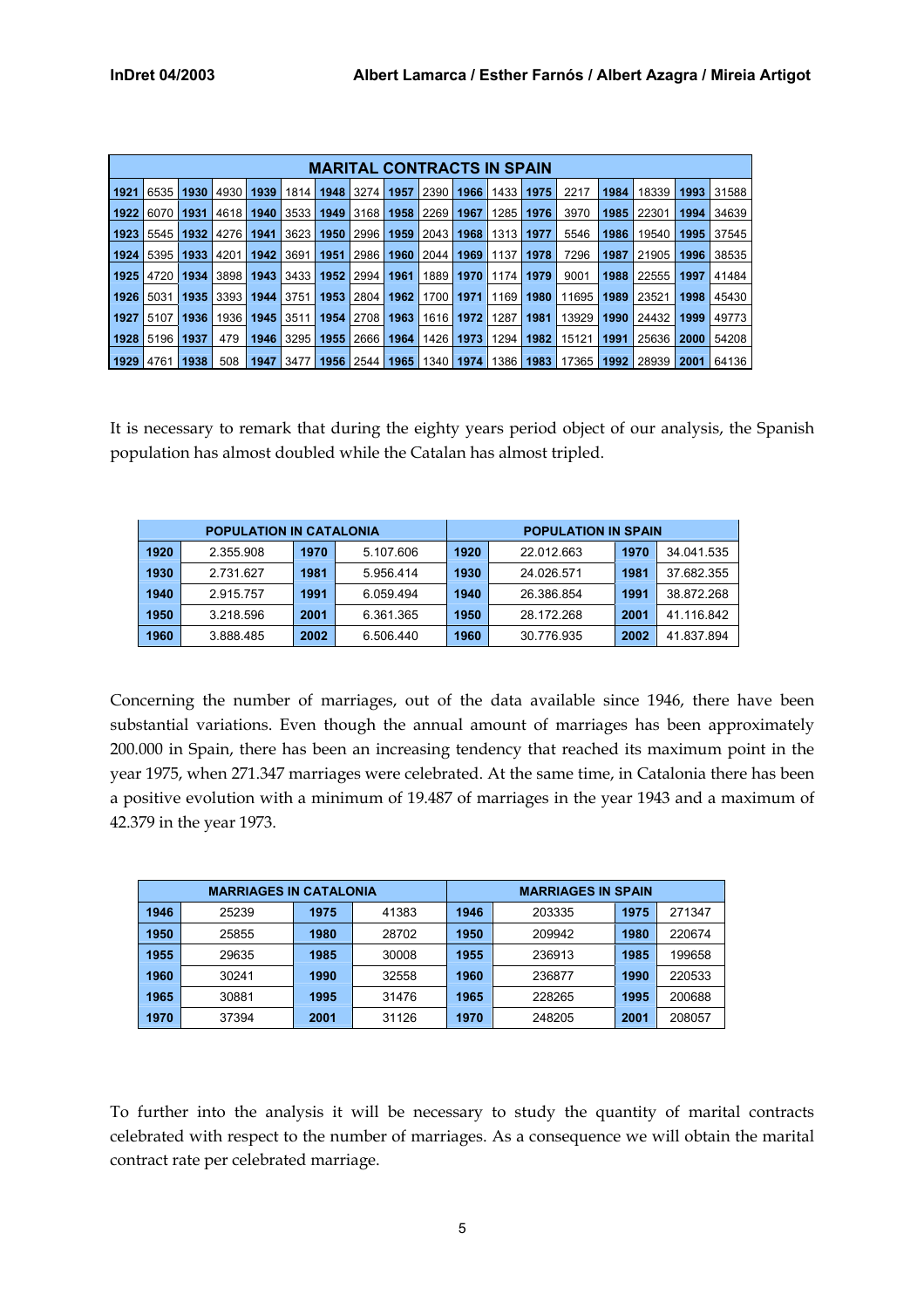Nevertheless, the former rates of marital contracts per marriage do not allow us to infer conclusions about the Catalan and the Spanish reality because we assume that marital contracts are mainly celebrated after the marriage. However, in the past, marital contracts were mostly celebrated before the marriage.

Despite the above mentioned we believe that the marital contract rate is a relevant and indicative variable that informs us of the weigh of the marital agreements in the society of nowadays.

|              | <b>CATALONIA</b>                   |                  |      |              |                                    |                  |     |              |                                    |                  |      |  |  |
|--------------|------------------------------------|------------------|------|--------------|------------------------------------|------------------|-----|--------------|------------------------------------|------------------|------|--|--|
| <b>YEARS</b> | <b>MARITAL</b><br><b>CONTRACTS</b> | <b>MARRIAGES</b> | $\%$ | <b>YEARS</b> | <b>MARITAL</b><br><b>CONTRACTS</b> | <b>MARRIAGES</b> | %   | <b>YEARS</b> | <b>MARITAL</b><br><b>CONTRACTS</b> | <b>MARRIAGES</b> | %    |  |  |
| 1946         | 1488                               | 25239            | 5,9  | 1970         | 412                                | 37394            | 1,1 | 1995         | 607                                | 31476            | 1,9  |  |  |
| 1950         | 1371                               | 25855            | 5,3  | 1975         | 430                                | 41383            |     | 1999         | 599                                | 31497            | 1,9  |  |  |
| 1955         | 1152                               | 29635            | 3,9  | 1980         | 593                                | 28702            | 2,1 | 2000         | 2197                               | 32477            | 6,8  |  |  |
| 1960         | 919                                | 30241            | 3    | 1985         | 551                                | 30008            | 1,8 | 2001         | 2648                               | 31126            | 8,5  |  |  |
| 1965         | 655                                | 30881            | 2,1  | 1990         | 341                                | 32558            | 1,1 | 2002         | 3764                               | 31053            | 12,1 |  |  |

|              | <b>SPAIN</b>             |                  |     |              |                          |                  |               |  |  |  |  |  |
|--------------|--------------------------|------------------|-----|--------------|--------------------------|------------------|---------------|--|--|--|--|--|
| <b>YEARS</b> | <b>MARITAL CONTRACTS</b> | <b>MARRIAGES</b> | %   | <b>YEARS</b> | <b>MARITAL CONTRACTS</b> | <b>MARRIAGES</b> | $\frac{9}{6}$ |  |  |  |  |  |
| 1946         | 3295                     | 203335           | 1,6 | 1975         | 2217                     | 271347           | 0,8           |  |  |  |  |  |
| 1950         | 2996                     | 209942           | 1,4 | 1980         | 11695                    | 220674           | 5,3           |  |  |  |  |  |
| 1955         | 2666                     | 236913           | 1,1 | 1985         | 22301                    | 199658           | 11,2          |  |  |  |  |  |
| 1960         | 2044                     | 236877           | 0,9 | 1990         | 24432                    | 220533           | 11,1          |  |  |  |  |  |
| 1965         | 1340                     | 228265           | 0,6 | 1995         | 37545                    | 200688           | 18,7          |  |  |  |  |  |
| 1970         | 1174                     | 248205           | 0,5 | 2001         | 64136                    | 208057           | 30,8          |  |  |  |  |  |

The marital contract per marriage rate allows us observe the importance of marital contracts in Catalonia during the first half of the 20<sup>th</sup> century and its marginality during the second half of the century.

Conversely, it is possible to conclude a total irrelevance of marital contracts in Spain until 1975 that is when marital contracts have had a crucial role as a tool through which self-determination within the family law context has been manifested.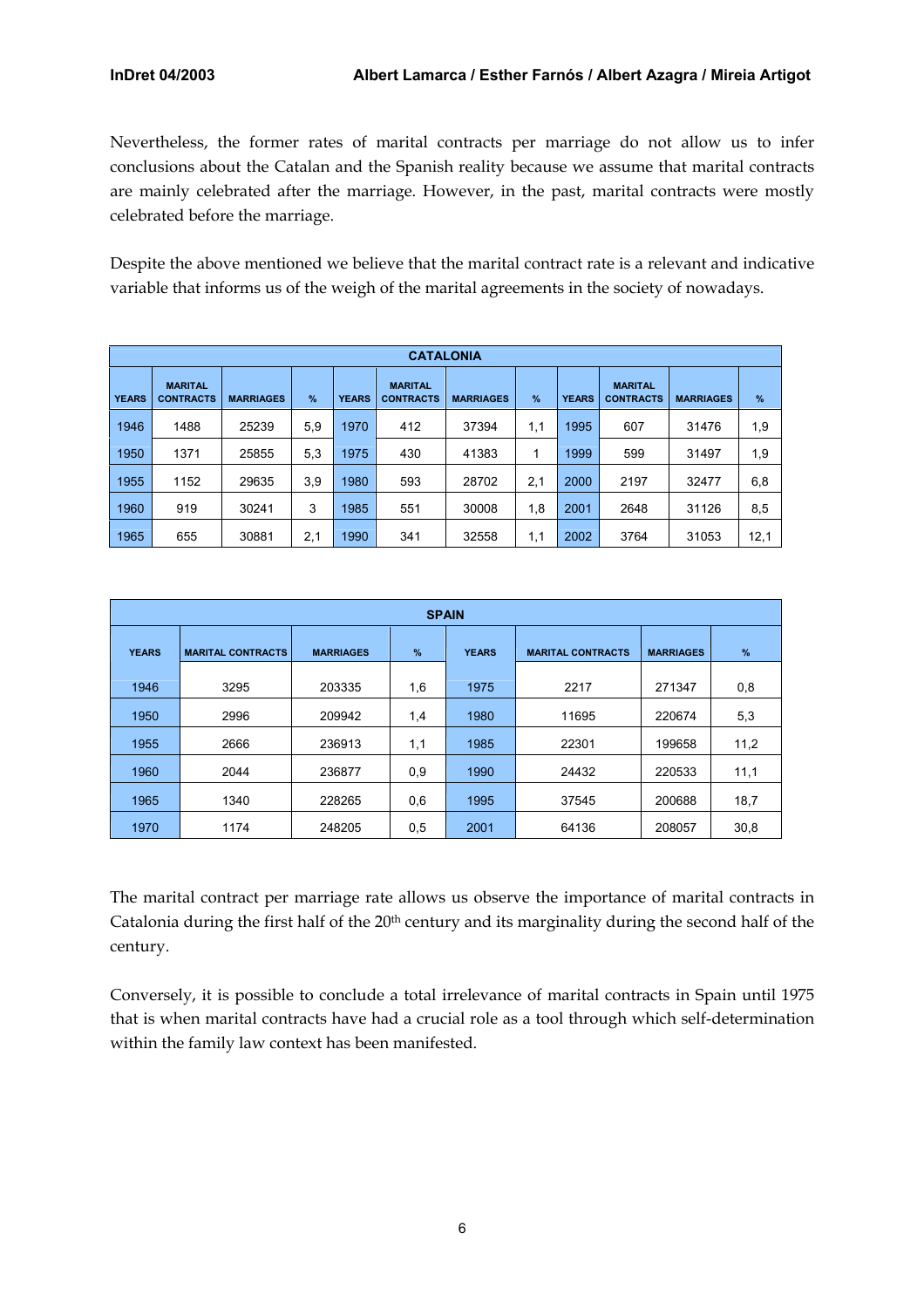<span id="page-7-0"></span>

Concluding, despite the territorial differences and the different marital property regimes implemented, once the complete set of data are taken into account, marital contracts have a great importance in the family marital property in Spain within the European context.

One of every three marriages celebrated a marital contract in Spain. Thus, in the year 2001 there were 208.057 marriages celebrated and 64.136 of those entered into a marital contract. This represents that 30.83% of the married couples decided to agree upon marital property. With respect to Catalonia, in the year 2002 there were 31.053 marriages and 3.764 marital contracts celebrated which represents 12,12% of the marriages. In other words, in Catalonia there is a marital agreement almost every ten married couples.

# *3. The Underlying Reasons of a Diverse Evolution: Separate and Community Property*

The available data show an exponential growth of the amount of marital contracts celebrated since 1975. However, before 1975, the tendency was clearly negative. This shift in the negative tendency along the 20th century in Spain has not taken place in Catalonia. The celebration of marital contracts in Catalonia has only increased substantially since the year 2000 when there has been a sudden change in the married couples' decision to enter into marital contracts. However, this rapid change is not consolidated yet and it will be necessary to observe how marital contracts evolve in the coming years.

The evolution of the celebration of marital contracts in Catalonia and in Spain is represented in the following diagrams.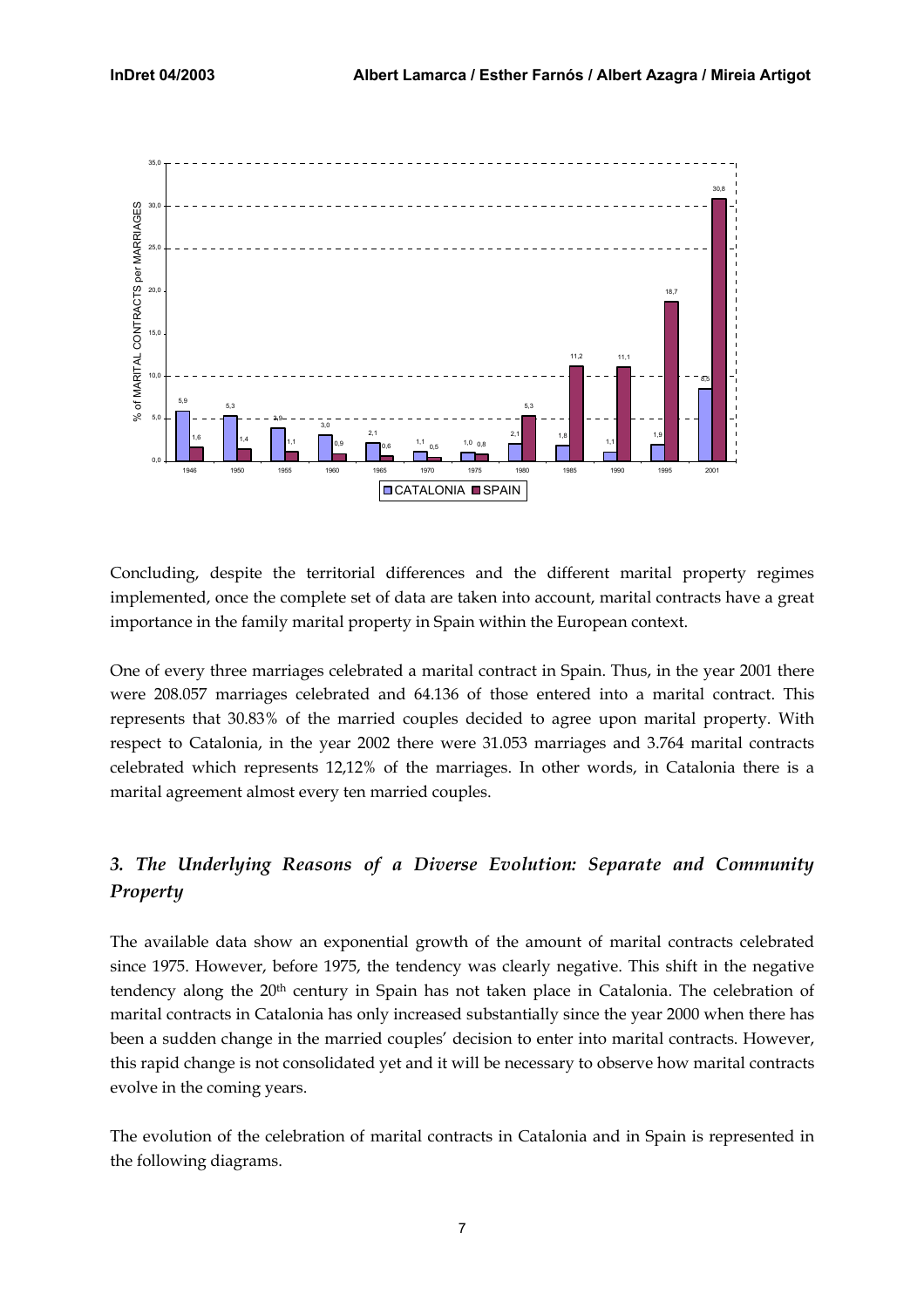EVOLUTION OF MARITAL CONTRATCS IN CATALONIA



**YEARS**

EVOLUTION OF MARITAL CONTRACTS IN SPAIN



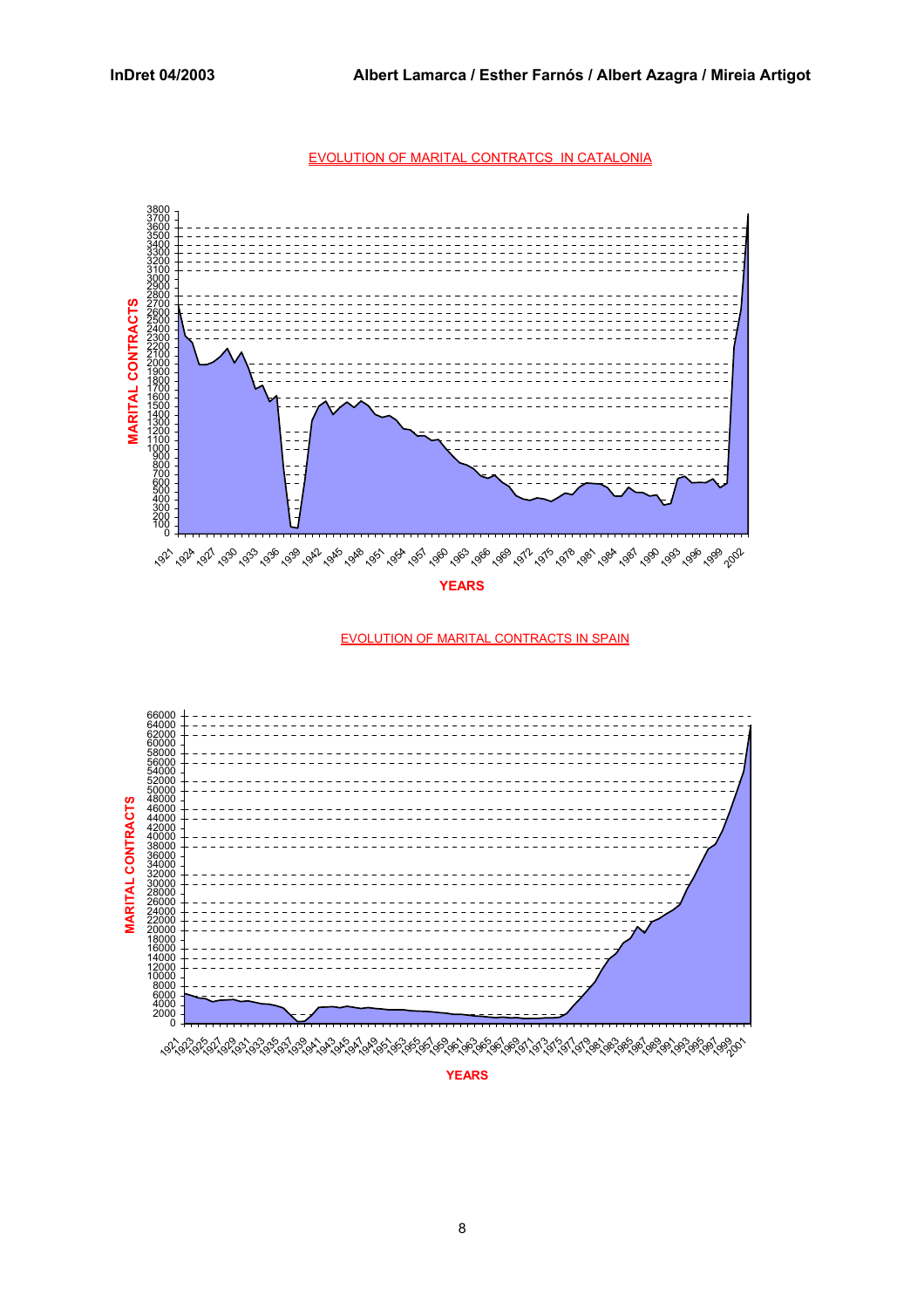Until the 70s, marital contracts in Catalonia were permanently decreasing. As we can observe there has been a declining tendency of the total amount of marital contracts celebrated in Spain until the first half of the 70s. This negative evolution might be influenced by the tendency in Catalonia because at that moment, marital contracts celebrated in Catalonia weighted 40% of the total contracts entered in Spain. In contrast, since mid 70s the Catalan negative growth had a lower influence in the Spanish evolution because in the years 1998 and 1999 Catalan marital contracts only represented the 1,2% of the total amount of contracts celebrated in Spain.

|      | <b>CATALONIA</b> | <b>SPAIN</b> | %     |
|------|------------------|--------------|-------|
| 1921 | 2696             | 6535         | 41,25 |
| 1925 | 1990             | 4720         | 42,16 |
| 1930 | 2139             | 4930         | 43,39 |
| 1935 | 1628             | 3393         | 47,98 |
| 1940 | 1333             | 3533         | 37,73 |
| 1945 | 1551             | 3511         | 44,18 |
| 1950 | 1371             | 2996         | 45,76 |
| 1955 | 1152             | 2666         | 43,21 |
| 1960 | 919              | 2044         | 44,96 |
| 1965 | 655              | 1340         | 48,88 |
| 1970 | 412              | 1174         | 35,09 |
| 1975 | 430              | 2217         | 19,4  |
| 1980 | 593              | 11695        | 5,07  |
| 1985 | 551              | 22301        | 2,47  |
| 1990 | 341              | 24432        | 1,4   |
| 1995 | 607              | 37545        | 1,62  |
| 1999 | 599              | 49773        | 1,2   |
| 2000 | 2197             | 54208        | 4,05  |
| 2001 | 2648             | 64136        | 4,13  |

This dissimilarity in the practice in marital contracts between Catalonia and Spain is mainly due to the different marital property default regimes, as well as for the different social and economic traditions.

The legal framework in Catalonia and in Spain are structurally different. In Catalonia the marital property default regime is the separate property. In Contrast, the defult regime in other territories of Spain is the community property regime.

This paper considers that marital separate property regime -which is the default regime in Catalonia- incentives the exercise of self-determination.

In contrast, community property regime implies a residual role for self-determination up to the point that exercising it leads to an opting-out of the regime. Therefore, in practical terms, the great majority of marital contracts celebrated under the community property rule want to switch the marital property regime. Therefore, self-determination in community property territories in practice implies the adoption of the separate property regime.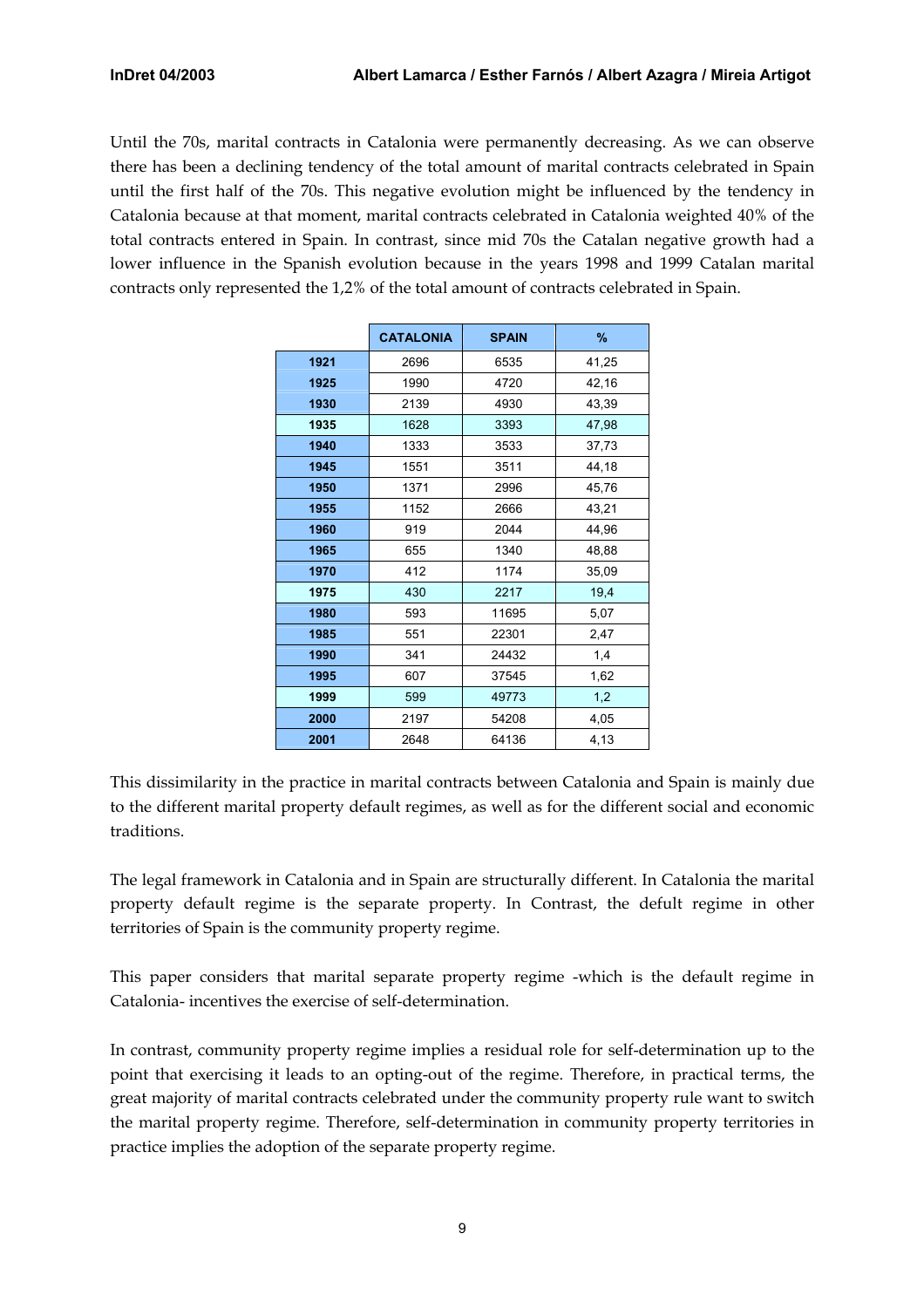$\overline{a}$ 

The Spanish plurilegislative reality offers an interesting frame to contrast and compare the diverse models and its different consequences.



The separate property default regime in Catalonia has been sometimes named as a non-marital property regime[4.](#page-10-0) The absence of default regulation in marital property –understood as the absence of a community property regulation– implies a limited regulatory intervention that has forced spouses to enter into marital contracts in order to self-regulate their economic interests within the marriage.

Marital contracts have been a crucial factor of the agriculturally-based Catalan economy for managing, allocating and transferring the wealth of the family. Its quantitative importance in the first half of the 20<sup>th</sup> century supports this idea<sup>5</sup>.

Consequently, when the Catalan economy has diversified and become less agriculture-based, the importance of marital contracts diminished. However, this does not imply that Catalans do not self-regulate their economic interests within the marriage, even the contrary. Catalan spouses have kept on exercising self-determination besides the traditional models of management and transmission of wealth predominant and generally implemented in the rural society.

<span id="page-10-0"></span><sup>4</sup> See, Jesús DELGADO ECHEVERRÍA, *El régimen matrimonial de separación de bienes en Cataluña*, Madrid, Tecnos, 1974.

<span id="page-10-1"></span><sup>5</sup> For an exposition of the traditional model, see PUIG SALELLAS, *Les relacions econòmiques entre esposos en la societat catalana d'avui*, cit.; Juan José LÓPEZ BURNIOL, *La «resurrecció» dels capítols matrimonials (L'àmbit de l'autonomia de la voluntat en els contractes reguladors de la convivència)*, Acadèmia de Jurisprudència i Legislació de Catalunya, Barcelona, 1999. We assume that separate property regime has had, and still has, a component of gender discrimination and roles asymmetry in the economy organization of the family, but this is a question not considered in this paper.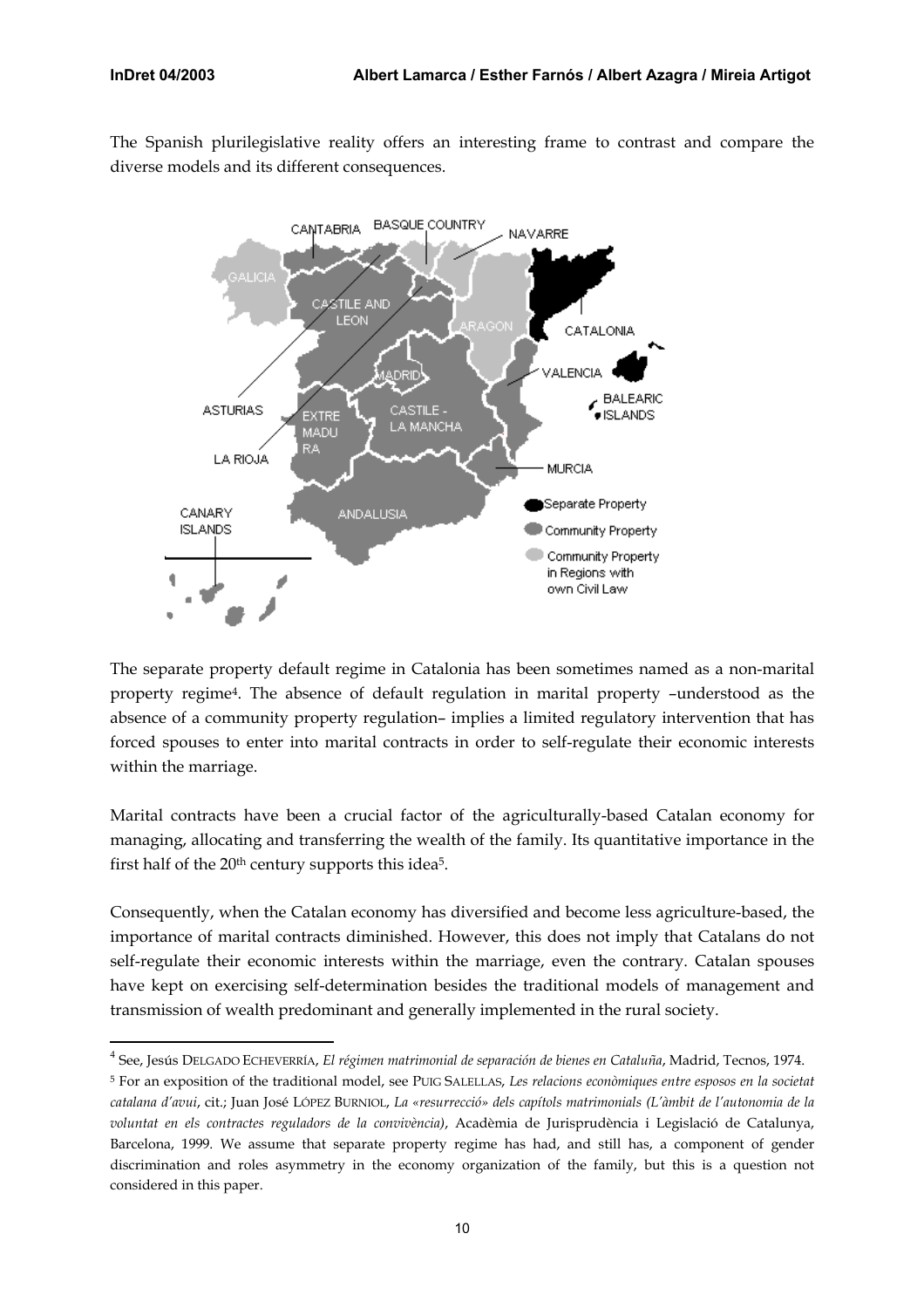Nowadays, the economy has a significant proportion of middle-class population who are enough wealthy to purchase real-state property. Given these circumstances, individuals' self-regulation of economic interests has taken place generally through the purchase of real-state property, the voluntary participation in the reciprocal revenues and the signature of wills.

On the other side, the community property default regime predominant in Spain – *sociedad de gananciales -* reduces substantially the scope of self-determination decisions. For example, until the year 1975, article 1315 of the Spanish Civil Code allowed only premarital contracts and prohibited (post)marital contracts. This change in the regulation in 1975 explains the exponential increase in the celebration of marital contracts until nowadays<sup>6</sup>.

However, it is important to remark that the significant number of marital contracts celebrated in Spanish Regions ruled under the Civil Code want to exit the community default regime and to agree upon a separate property regime as a strategy to split the family property in order to avoid potential creditor claims[7.](#page-11-1)

|                    |              | <b>MARITAL CONTRACTS 2001</b> |              | <b>MARRIAGES 2001</b> | % OF MARRIAGES CELEBRATING |
|--------------------|--------------|-------------------------------|--------------|-----------------------|----------------------------|
|                    | <b>TOTAL</b> | % ESPANYA                     | <b>TOTAL</b> | % ESPANYA             | <b>MARITAL CONTRACTS</b>   |
| <b>ARAGÓN</b>      | 2343         | 3,7                           | 5920         | 2,8                   | 39,6                       |
| <b>ASTÚRIAS</b>    | 1539         | 2,4                           | 5102         | 2,5                   | 30,2                       |
| <b>ANDALUSIA</b>   | 11605        | 18,1                          | 42663        | 20,5                  | 27,2                       |
| <b>BALEARIC I.</b> | 304          | 0,47                          | 4001         | 1,9                   | 7,6                        |
| <b>CANTABRIA</b>   | 736          | 1,1                           | 2913         | 1,4                   | 25,3                       |
| CANÀRY I.          | 2983         | 4,7                           | 6813         | 3,3                   | 43,8                       |
| C. AND LEÓN        | 4551         | 7,1                           | 12117        | 5,8                   | 37,6                       |
| C. - LA MANCHA     | 2628         | 4,1                           | 10077        | 4,8                   | 26,1                       |
| <b>CATALONIA</b>   | 2648         | 4,1                           | 31126        | 15                    | 8,5                        |
| <b>EXTREMADURA</b> | 1715         | 2,7                           | 5696         | 2,7                   | 30,1                       |
| <b>GALÍCIA</b>     | 7314         | 11,4                          | 11828        | 5,7                   | 61,8                       |
| <b>MADRID</b>      | 10498        | 16,4                          | 25275        | 12,1                  | 41,5                       |
| <b>MÚRCIA</b>      | 2174         | 3,4                           | 6557         | 3,2                   | 33,2                       |
| <b>NAVARRE</b>     | 531          | 0,8                           | 2724         | 1,3                   | 19,5                       |
| <b>BASQUE C.</b>   | 2681         | 4,2                           | 10041        | 4,8                   | 26,7                       |
| <b>LA RIOJA</b>    | 427          | 0,7                           | 1465         | 0,7                   | 29,1                       |
| <b>VALÈNCIA</b>    | 9459         | 14,7                          | 23033        | 11,1                  | 41,1                       |

<span id="page-11-0"></span> $\overline{a}$ 6 With the Act 14/1975, of May the 2nd, *sobre reforma de determinados artículos del Código civil y del Código de Comercio sobre la situación jurídica de la mujer casada y los derechos y deberes de los cónyuges* postnuptial or *marital agreements* were admitted. About this reform, see Vicente TORRALBA SORIANO, "Comentario al art. 1319", in A.A.V.V., *Comentarios a las reformas del Código civil. El nuevo Título Preliminar del Código civil y la Ley de 20 de mayo de 1975. Vol II*, Madrid, Tecnos, 1977, 1072; for an overview after several years of practice, Manuel AMORÓS GUARDIOLA, "Comentario a los arts. 1325 a 1335", in A.A.V.V., *Comentarios a las reformas del derecho de familia*, Madrid, Tecnos, 1984, 1515 y ss. Historically (post)marital contracts were allowed in Aragon and Navarre, although in the Basque Country must be only premarital or antenuptial.

<span id="page-11-1"></span><sup>7</sup> See José M. CUTILLAS TORNS, *Las capitulaciones matrimoniales. Estudio de sus ineficacias y de sus acciones impugnatorias*, València, Revista General de Derecho, 2000.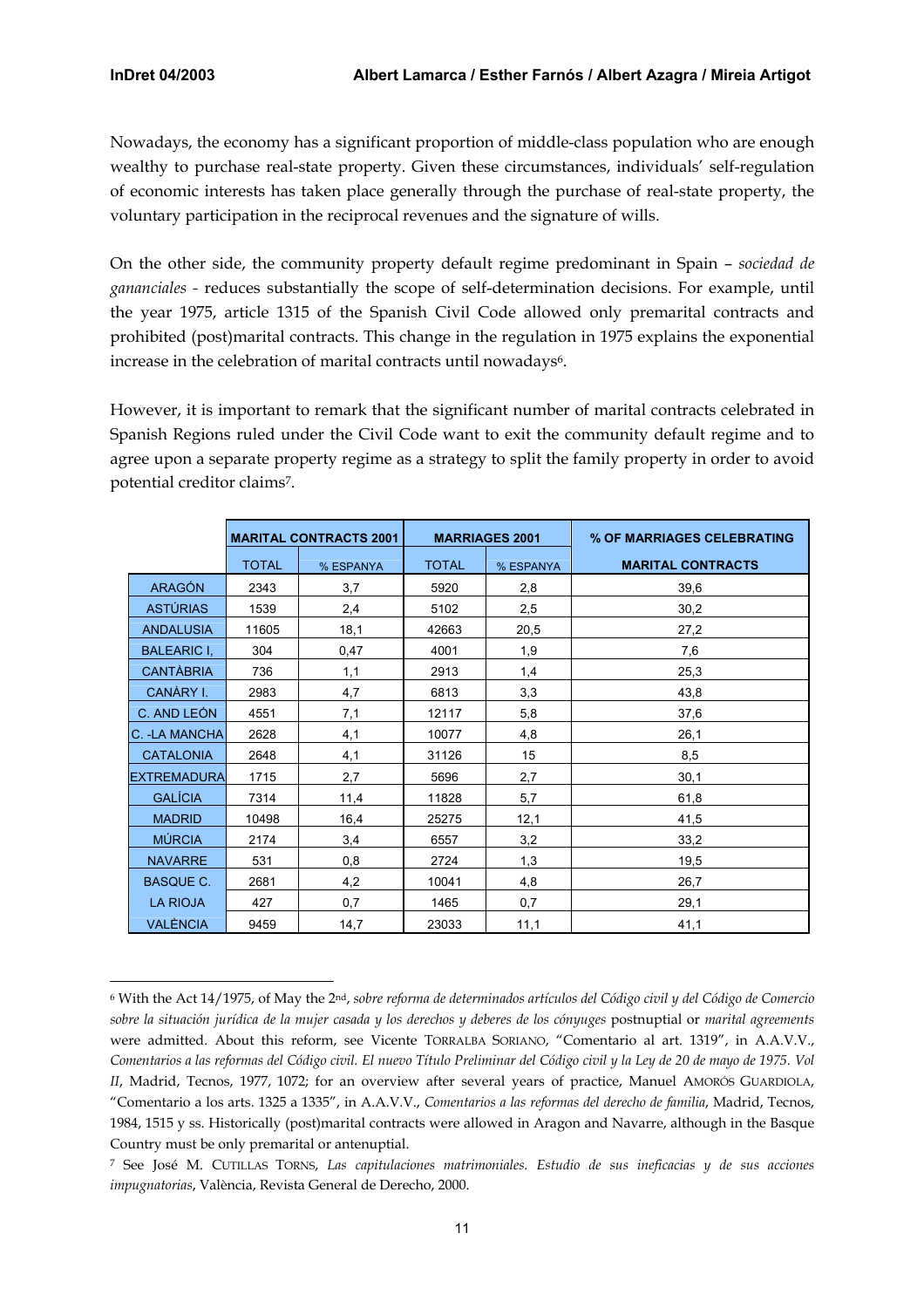$\overline{a}$ 

# <span id="page-12-0"></span>*4. A New Century and a New Model of Marital Contracts in Catalonia*

After having analyzed the evolution of marital contracts in Catalonia and in Spain, it is still necessary to explain the change in the evolution of the celebration of marital contracts at the beginning of the 21th century and the sudden and exponential 600% increase of the celebration of marital contracts in Catalonia in the last three years.

Even though separate property is still the default regime in Catalonia, the sudden change in the quantity of marital contracts celebrated in Catalonia is a consequence of recent modifications in the legal regime and transformations of the social and economical context<sup>8</sup>.

In this section we present several hypothesis that might explain the change in the tendency, assuming that a detailed empirical analysis of the content of the marital contracts should be also necessary.

# **4.1. The Social Reaction to a New Regulatory Context**

The marital property default regime in Catalonia –the separate property– has suffered two recent amendments: the Act 8/1993, of September 30th, M*odificació de la Compilació en matèria de relacions patrimonials entre cònjuge[s9](#page-12-2)*, and the Act 9/1998, of July 15th, of the Codi de Família[10.](#page-12-3) It is reasonable to infere that these two legal amendments have been crucial in the decision of Catalan spouses of whether to celebrate marital contracts that has resulted in an exponential increase of this legal instrument, as happened with the above mentioned reform of the Spanish Civil Code in 1975.

One of the most important institutions brought in by these legal amendments is the introduction in the year 1993 of an economical compensation for reason of work. This compensation has similar grounds as the equitable distribution in the U.S. according to which when there is a crisis in the marriage, it is possible to allocate the value of wealth and properties of the spouses regardless who appears in the formal property title. This compensation is compatible with the awarding of alimony.

In Catalonia, this economic compensation has been modified in with the reform of the year 1998 in the articles 41 and 42 of the Family Code.

<span id="page-12-1"></span><sup>8</sup> See Lluís FLAQUER (coord.), *Informe sobre la situació de la família a Catalunya*. *Un intent de diagnòstic*. *Any 2002*, Generalitat de Catalunya, Barcelona, 2002; Encarna ROCA, *Familia y cambio social (De la «casa» a la persona)*, Madrid, Civitas, 1999

<span id="page-12-2"></span><sup>9</sup> See Anna CASANOVAS I MUSSONS / Joan EGEA I FERNÁNDEZ / M.ª del Carmen GETE-ALONSO CALERA / Antoni MIRAMBELL I ABANCÓ (coord.), *Comentari a la Modificació de la Compilació en matèria de relacions patrimonials entre cònjuges*, Barcelona, 1995.

<span id="page-12-3"></span><sup>10</sup> See Joan EGEA I FERNÁNDEZ / Josep FERRER I RIBA (dir.), Albert LAMARCA I MARQUÈS / Covadonga RUISÁNCHEZ CAPELASTEGUI (coord.), *Comentaris al Codi de Família, a la llei d'unions estables de parella i a la llei de situacions convivencials d'ajuda mútua*, Madrid, Tecnos, 2000.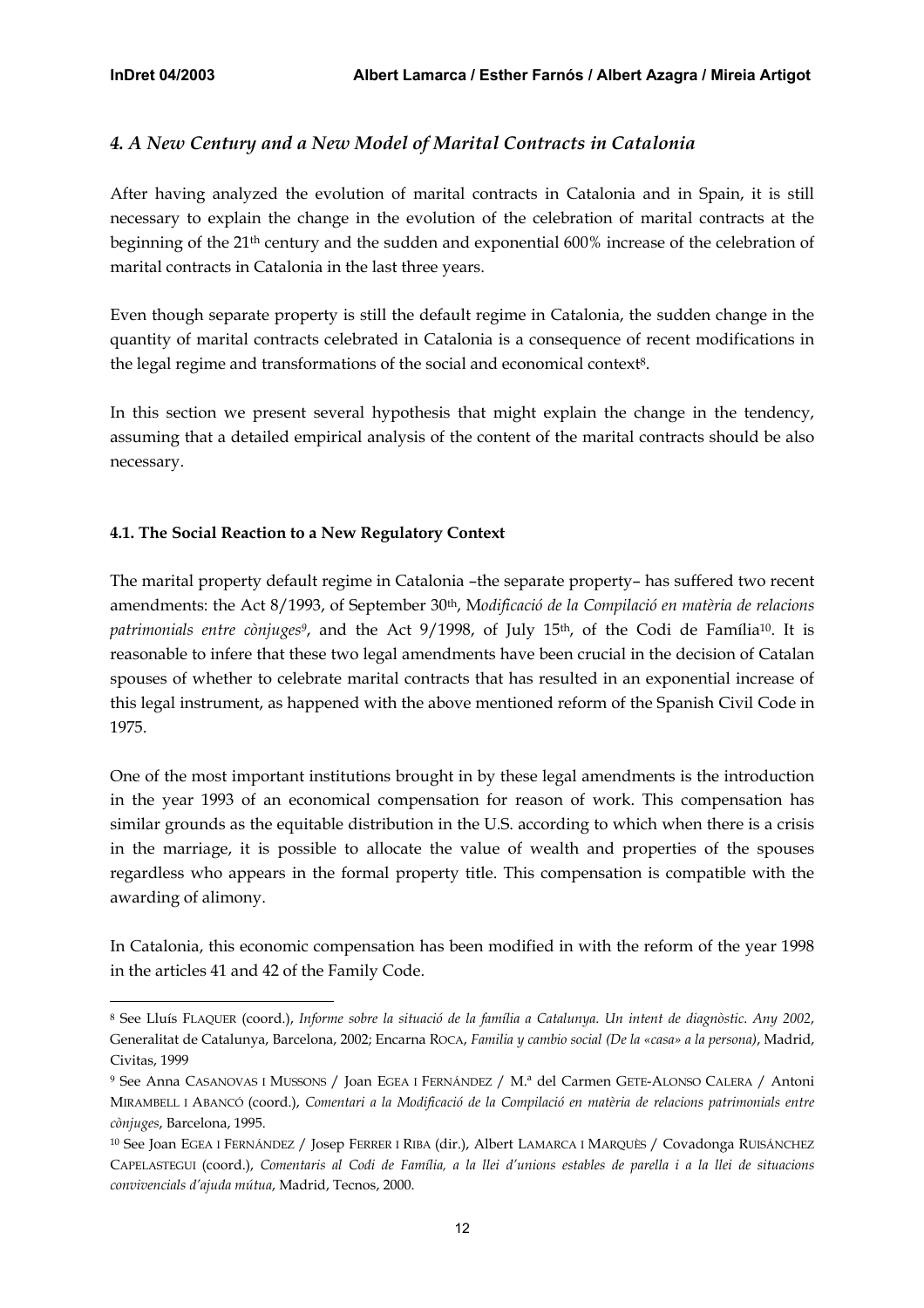#### **Article 41. Economic compensation on grounds of work**

1. In cases of judicial separation, divorce or marriage annulment, the spouse who has worked for the household or for the other spouse without receiving any retribution or who have received an insufficient retribution shall be entitled to receive an economic compensation from the other spouse, in the event this fact has produced a situation of inequality between the two patrimonies, which in turn implies an unfair enrichment.

Secondly, in the year 1998, the Catalan Family Code included in its article 15.1 the possibility that marital contracts could be used not only to organize the economy of the family but also for liquidate it. In other words, marital contracts can include provisions agreeing upon the consequences of a potential crisis in the marriage. By doing so, the regulation was implicitly aknowledging that the function of marital contracts is to construct a structure for the property of the family but also to deconstruct the family property as such and to distribute it among the members of the family<sup>11</sup>.

#### **Article 15. Contents**

1. In marital contracts, it is possible to determine the matrimonial economic system, agreements on inheritances, make donations and establish licit stipulations and pacts that are deemed convenient, even in anticipation of a marriage break-up.

Besides these two major regulatory reforms, Catalan law has recently introduced rules about spouses' several liability in front of third parties, contribution rights to the family expenses, and, especially, about protection of the family residence.

Considering these reforms as a whole, it is necessary to make some observations about them.

First, article 15 of the Catalan Family Code has increased the scope of the family selfdetermination because it includes the possibility that marital contracts can be used to anticipate the liquidation of the family property as such. At the same time, there has been a reduction of the scope of the self-determination. The legislator deemed necessary to intervene in the separate property regime with criterion of material justice and fairness by enhancing the protection of the weaker spouse within the marriage. At first glance these two reforms seem inconsistent: on one side self-determination is widened and on the other is reduced.

Second, the legislator has generated uncertainty in the major dynamics of the separate proprety regime and marital property structure of the marriage. The scope of self-determination in the marital contracts context has uncertain consequences because there are no explicit limitations on the "licit stipulations" even in "anticipation of a marriage break-up". Spouses may enter to a marital contract and in the case of a marital crisis, wait for the judicial pronouncement stating

<span id="page-13-0"></span> $\overline{a}$ 11 About this reform and its possibilities in the practice, see Joan EGEA FERNÁNDEZ, "Pensión compensatoria y pactos en previsión de una ruptura matrimonial", in *Estudios Díez-Picazo*, 2003 (forthcoming).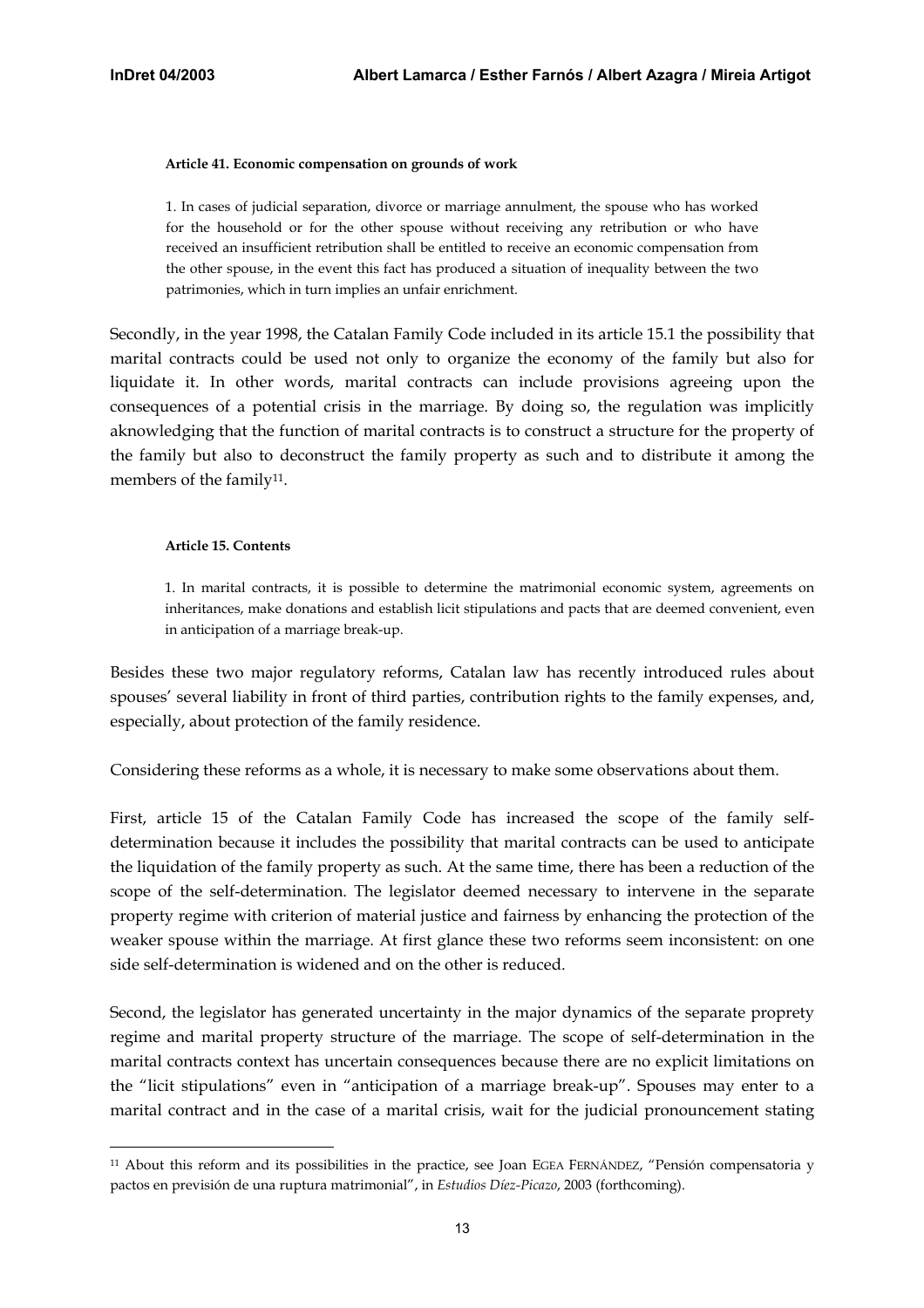<span id="page-14-0"></span>whether a marital contract allows agreements between spouses excluding or limiting alimony or the compensation on grounds of work or, even, agreements upon the usage of the family residence. Another source of uncertainty is that article 15.1 of the Catalan Family Code is not consistent with the article 77 of the Catalan Family Code according to which only agreements that have been certified and authorized by a judge will be enforceable and executive.

Given the European law framework and the regulation on conflict of laws on marital property in a marriage context, it is not clear whether it is accepted in Catalonia an absolute separate property regime as it was in 1993 or not. At first sight it seems to be accepted, but on a closer analysis, it seems that it might be accepted only under certain circumstances of fairness. It is possible that the tendency of some of the marital contracts signed nowadays is the opposite of the one drawn by the legal reforms.

Concluding, the Catalan legislator has intervened in the separate property regime generating uncertainty with its regulatory decisions. This uncertainty in the regulation has given incentives to the spouses for self-designing a more certain marital property frame besides what has been established by the legislator. Paradoxically, marital contracts designed by the spouses in order to pursue certainty and celebrated according to what is established in the legal provisions may be void by the discretion of a judge.

# **4.2. The Change of the Marital Property Regime**

The statistics of the registration of the change of marital property regime of the Civil Register of the City of Barcelona supports the conclusion that marital contracts are the expression of selfdetermination within the separate property regime.

| <b>CHANGE OF MARITAL PROPERTY IN THE CIVIL REGISTER OF BARCELONA</b> |                                                      |     |     |     |    |  |  |  |  |  |
|----------------------------------------------------------------------|------------------------------------------------------|-----|-----|-----|----|--|--|--|--|--|
| 1998                                                                 | 2000<br>2002<br>1999<br>2001<br>January - March 2003 |     |     |     |    |  |  |  |  |  |
| 188                                                                  | 179                                                  | 162 | 156 | 139 | 47 |  |  |  |  |  |

According to the article 17.2 of the Catalan Family Code, the modification of the marriage matrimonial property regime will only have effects in front of third parties if it has been inscribed in the Marriages' Civil Register.

Therefore, with the data, it seems clear that in Catalonia the new increasing on marital contracts implies only residually the modification of marital property regime. Generally, marital contracts will be used to change marital property only by spouses living in Catalonia but with community property as own regime.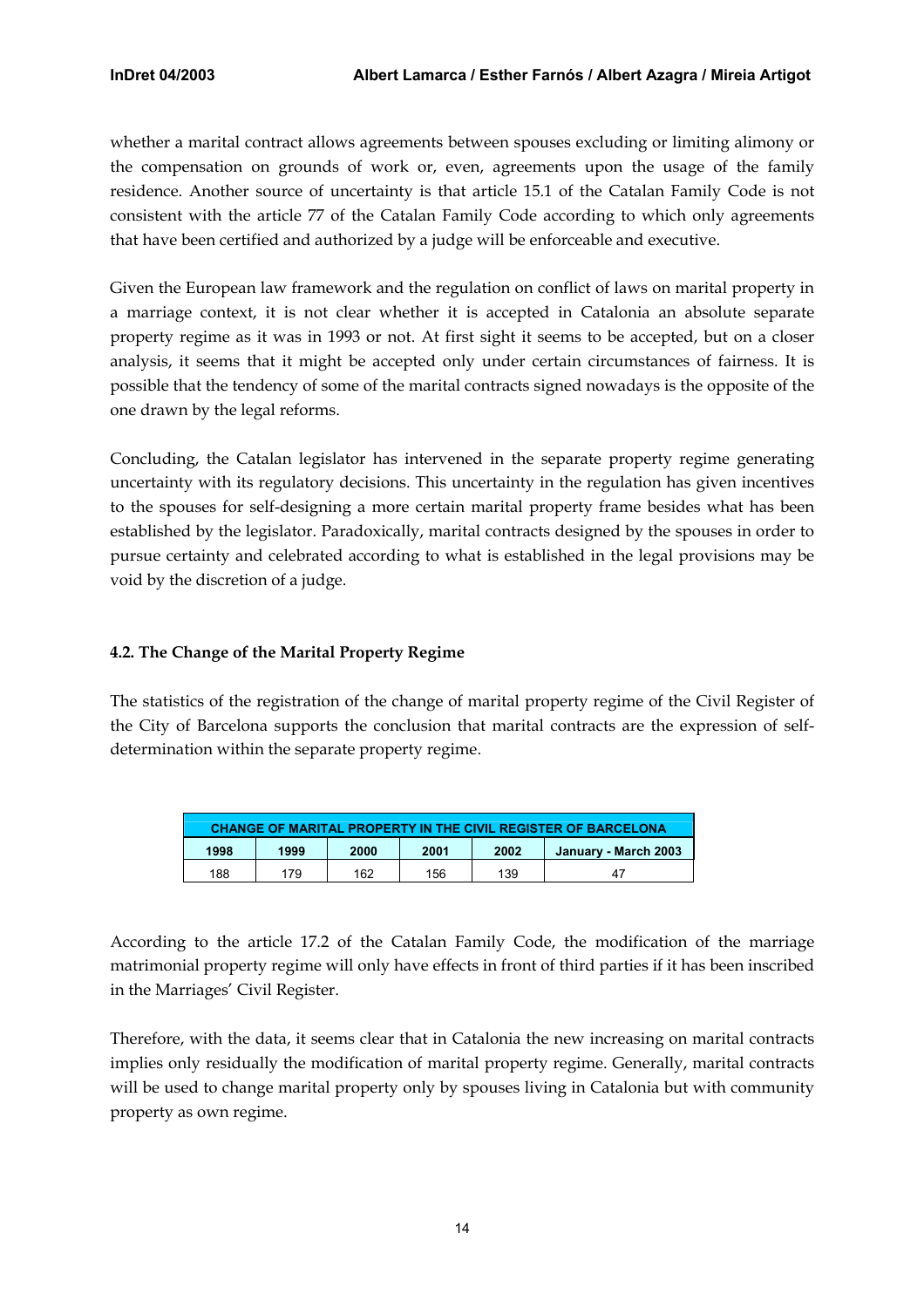<span id="page-15-0"></span>The potential marital contracts of absolute separate property, excluding any distribution of property or alimony on divorce are not relevant in terms of entering to the Civil Register. This type of marital contracts is not enforceable in front of third parties because, like other possible agreements dealing with a future potential crisis in the marriage, they are only valid and relevant between spouses.

# **4.3. Separation Agreements**

As mentioned before, new marital contracts are strongly related to marriage crisis. However, the regulation of marriage crisis is generally *ex post* instead of being *ex ante*. Through marital contracts spouses formalize on an official document and in front of a public notary the liquidation of the family property as such before going in front of a judge or even without considering this possibility. The spouses, when they are going to separate or they are already separated, agree upon the distribution of the family's property and upon economic support in favor of one of the spouses or for the common children, its amount and frequency, the payment instrument and, even, its resignation. Concerning the non economical matters, they might agree upon issues concerning the children custody and their education<sup>12</sup>.

The increase of Alternative Dispute Resolution mechanisms has developed in the Act 1/2001, of March 15th, of *Mediació familiar de Catalunya.* The influence of this law is remarkable in the raise of separation agreements. However, all this new mechanisms have problems to develop because of the uncertainty and the inconsistency of the provision according to which these agreements between spouses need to be approved by a judge.

# **4.4. Remarriage**

 $\overline{a}$ 

A former marriage crisis and its subsequent judicial process incentives individuals' who are considering the possibility of getting married again, to avoid this negative, painful and long process. The high divorce rate in Spain and the growing tendency of divorced individuals' to get married again may be a crucial factor that would help us explain the substantial growth of marital contracts in Spain.

This would definitely be cases of planning and foreseeing *ex ante* the consequences of a potential crisis within the marriage.

First, the data of the divorces in Catalonia and in Spain reflect an increasing amount of divorces in the last years.

<span id="page-15-1"></span><sup>12</sup> See LÓPEZ BURNIOL, *La «resurrecció» dels capítols matrimonials*, cit.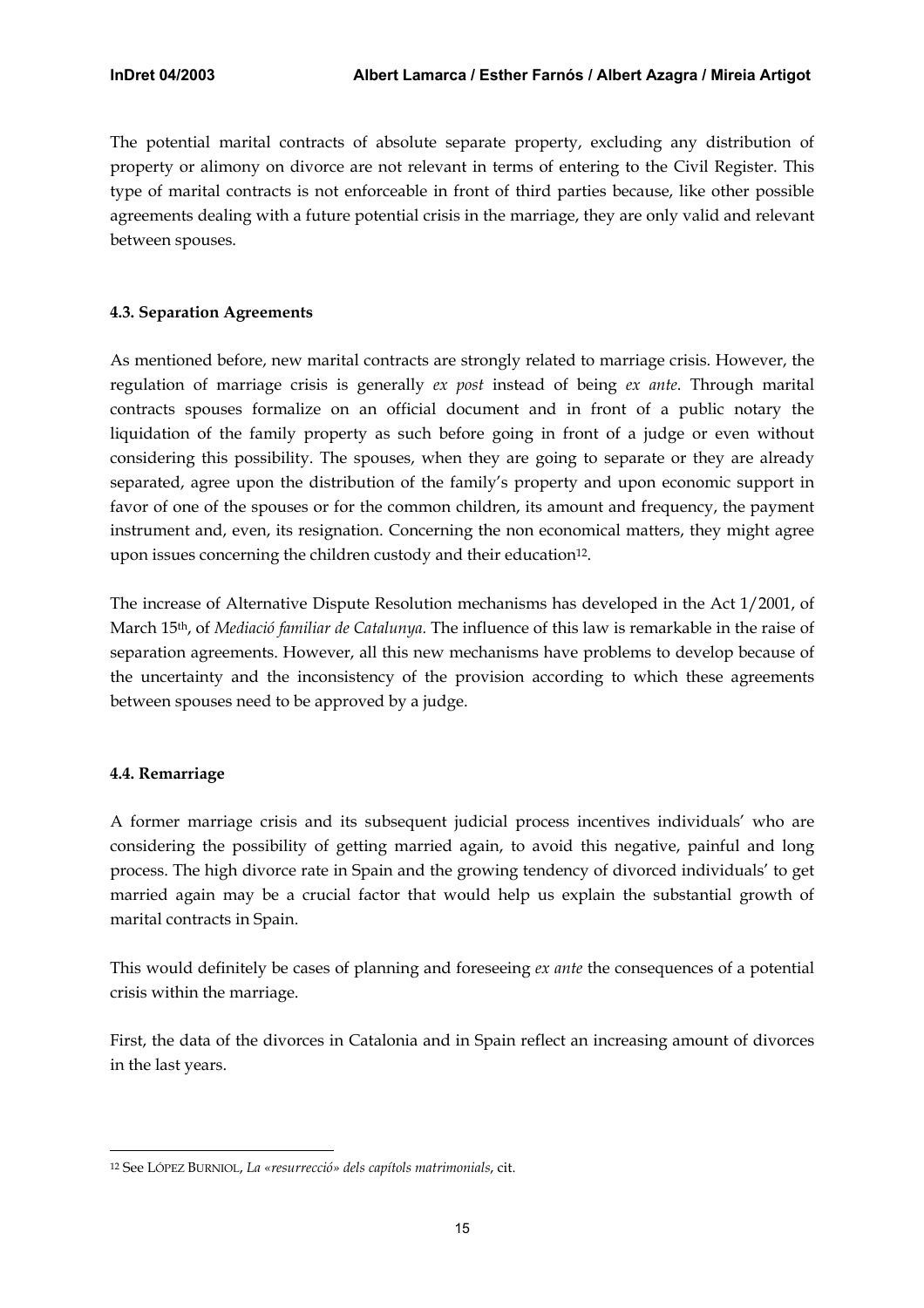|      | <b>CATALONIA</b> | <b>SPAIN</b> | $\%$ |
|------|------------------|--------------|------|
| 1991 |                  | 27224        |      |
| 1992 |                  | 26783        |      |
| 1993 |                  | 28854        |      |
| 1994 |                  | 31522        |      |
| 1995 |                  | 33104        |      |
| 1996 |                  | 32571        |      |
| 1997 | 7538             | 34147        | 22,1 |
| 1998 | 7886             | 36072        | 21,9 |
| 1999 | 7846             | 36101        | 21,7 |
| 2000 | 8348             | 37740        | 22,1 |
| 2001 | 7950             | 36155        | 22   |

#### **DIVORCES 1991-2001**

Second, statistics reflect an increasing tendency of marriages in which one or two of the spouses have divorced from a previous marriage. In other words, spouses who have married more than once have increased in the last years.

This tendency is shown in the following diagram. This diagram reflects the increasing percentage of married couples with one of the spouses married more than one time with respect to the total amount of marriages every year. In the late 90s the percentage of marriages where one of the spouses had been previsouly marriaged was almost 10% of the total amount of marriages.



(Source: Joaquim Capellades / Mireia Farré, "Evolució de la nupcialitat i la fecunditat" in Lluís Flaquer (coord.), *Informe sobre la situació de la família a Catalunya*. *Un intent de diagnòstic*. *Any 2002*, Generalitat de Catalunya, Barcelona, 2002, 30)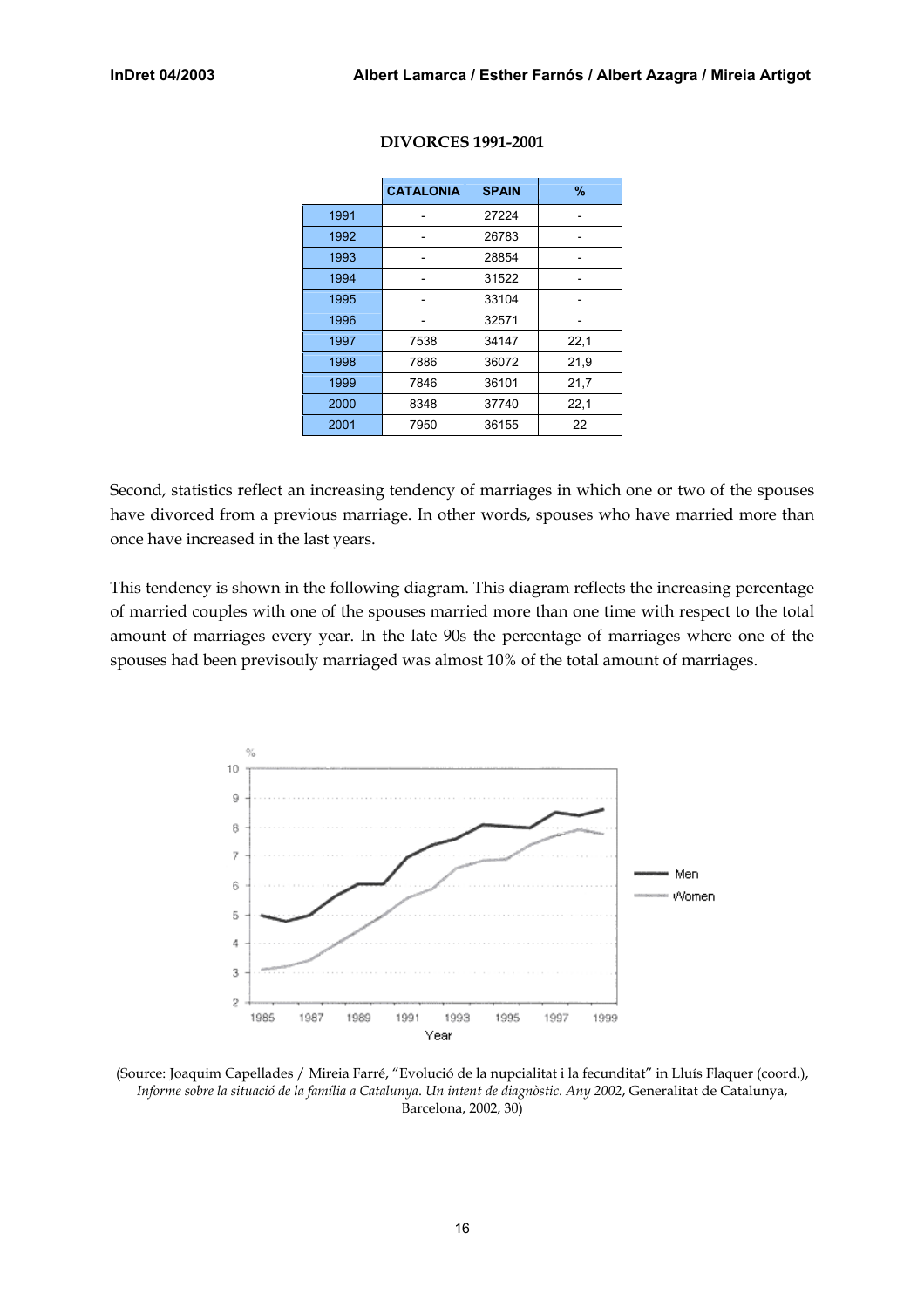### <span id="page-17-0"></span>**4.5. Conflict of Laws: Mixed Marriages**

Mixed marriages refer to marriages where spouses have different marital property default regimes resulting from their own national or personal law. The plurilegislative reality in Spain as well as the international context where Spain interacts raises choice of law issues that makes necessary to determine and concrete the economic property regime in the case of mixed marriages and marital contracts are the ideal legal instrument to determine the economic regime in these cases.

The composition of the Catalan population is the result of the migration processes that took place in Spain during the second part of the 20<sup>th</sup> century. For example, in the year 2001; 25,9% of the national population living in Catalonia were born outside the catalan territory. In the cases of marriages between Spanish of different civil law the determination and the agreement upon the marital property is not easy, according to the inter-regional conflict of laws rules[13.](#page-17-1) 

At the same time, the foreing population in Catalonia has grown exponentially – from 1999 to 2002 it has increased on 53% and represents a 5,1% of the population living in Catalonia.

|                  |                                                                              | <b>FOREIGN RESIDENTS IN CATALONIA / SPAIN</b> |       |  |  |                                                                 |  |  |  |                                                                                  |  |
|------------------|------------------------------------------------------------------------------|-----------------------------------------------|-------|--|--|-----------------------------------------------------------------|--|--|--|----------------------------------------------------------------------------------|--|
|                  | 1997<br>2000<br>1993<br>1994<br>1996<br>1999<br>1992<br>1995<br>1998<br>2001 |                                               |       |  |  |                                                                 |  |  |  |                                                                                  |  |
| <b>CATALONIA</b> | 72291                                                                        | 76244                                         | 83296 |  |  | l 106809   114264   124550   148803   183736   214996    280167 |  |  |  |                                                                                  |  |
| <b>SPAIN</b>     | 393100                                                                       |                                               |       |  |  |                                                                 |  |  |  | 430422   461364   499773   538984   609813   719746   801329   895720  1.109.060 |  |

In both cases, either mixed marriages between Spanish or marriages between Catalans and nonationals, there is an increasing need to make clear and determine the marital property regime, both for new marriages as well as for the already existing relationships.

These incentives are directly related to the following paragraph.

# **4.6. Changes in the Composition of Family Property**

Finally, marital contracts have developed due to the changes in the composition of family property, a favorable and a non-favorable treatment of the family revenues and the creation of a new market for judicial services.

The traditional usage of marital contracts in Catalonia was a consequence of the management and the inter-generational transmission of the rural property. The decrease of the weight of the

<span id="page-17-1"></span> $\overline{a}$ <sup>13</sup> See Albert LAMARCA I MARQUÈS, "Règim econòmic dels matrimonis catalans celebrats entre el 29.12.1978 i el 6.11.1990: Inconstitucionalitat de l'art. 9.2 CC en la redacció anterior a la llei 11/1990, de 15 d'octubre (Comentari a la STC 39/2002 de 14.2.2002)", *Revista Jurídica de Catalunya* 3/2002, 737.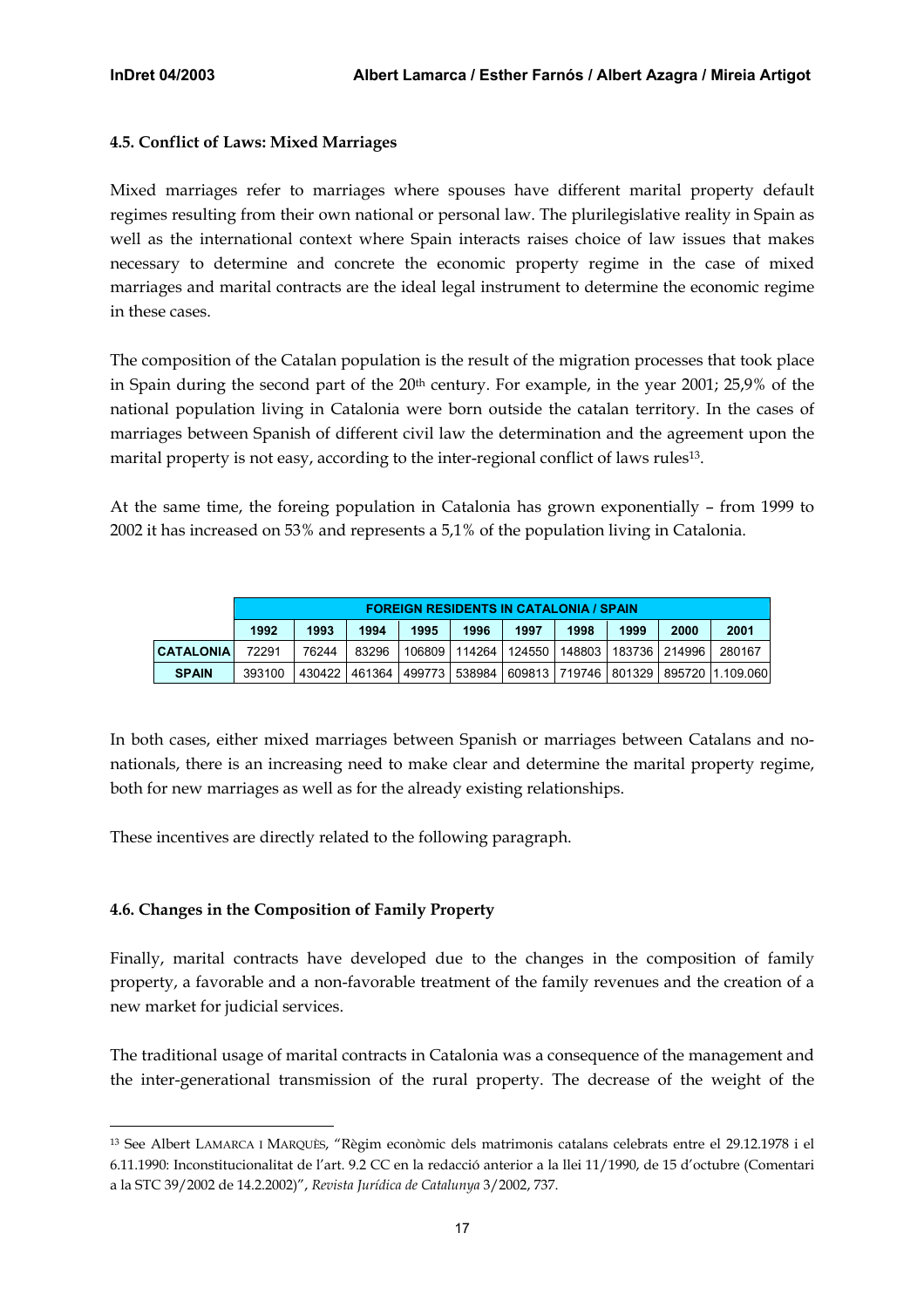<span id="page-18-0"></span>agriculture in the Catalan economy has changed the exercise of self-determination. Moreover, in the last years there has been an important change in the composition of the family property and its management.

As a result, spouses once more have celebrated agreements on a notarial document, that are nothing else than marital contracts.

The family property of middle class economies used to be centered on the family residence. However, nowadays its structure has changed substantially through the purchase of other real state properties and the investments of family savings in the capital market. Moreover, limited liability partnerships have been deeply adopted in the organization of professionals involved in commercial activities.

Thus, the quantitative expansion of the owners' population that has taken place during the  $20<sup>th</sup>$ century is due, in part, to a qualitative expansion in the real state ownership: middle-class families do not only own the family residence. This change in the structure of the family wealth has taken place together with the specialization of the market of juridical services and this has had an important influence in its management, in planning the taxation consequences of its intergenerational transmission and anticipating solutions to potential future conflicts. A clear example of this tendency is the so called *family protocol* within the management of family-owned companies' context<sup>14</sup>.

# *5. Conclusion and Future Perspectives*

 $\overline{a}$ 

This paper analyzed the dynamics of the marital contracts in Catalonia and in Spain during the 20th century from the self-determination standpoint and presented several hypotheses that might explain the sudden recent changes in Catalonia.

From a positive analysis, we conclude that there is a structural relation between marital property and family self-determination. We belive that separate property requires the spouses to selfdetermine. This self-determination can be manifested in several ways and marital contracts are one of them. In contrast, the community property regime diminishes the self-determination scope up to the point that when self-determination is exercised, the result is to opt-out from the community property regime.

From a normative analysis, given the astonishing growth of marital contracts in Catalonia - with a rate per marriage of 12,12% in the year 2002 -, and in Spain - with a rate of 30,83% in the year 2001 -, the interesting challenge for family law scholars and for lawyers who practice in this field stems in determining the scope of the family self-determination through marital contracts.

<span id="page-18-1"></span><sup>14</sup> See CUATRECASAS ABOGADOS, *Manual de la Empresa Familiar*, Cinco Días, Madrid, 2001.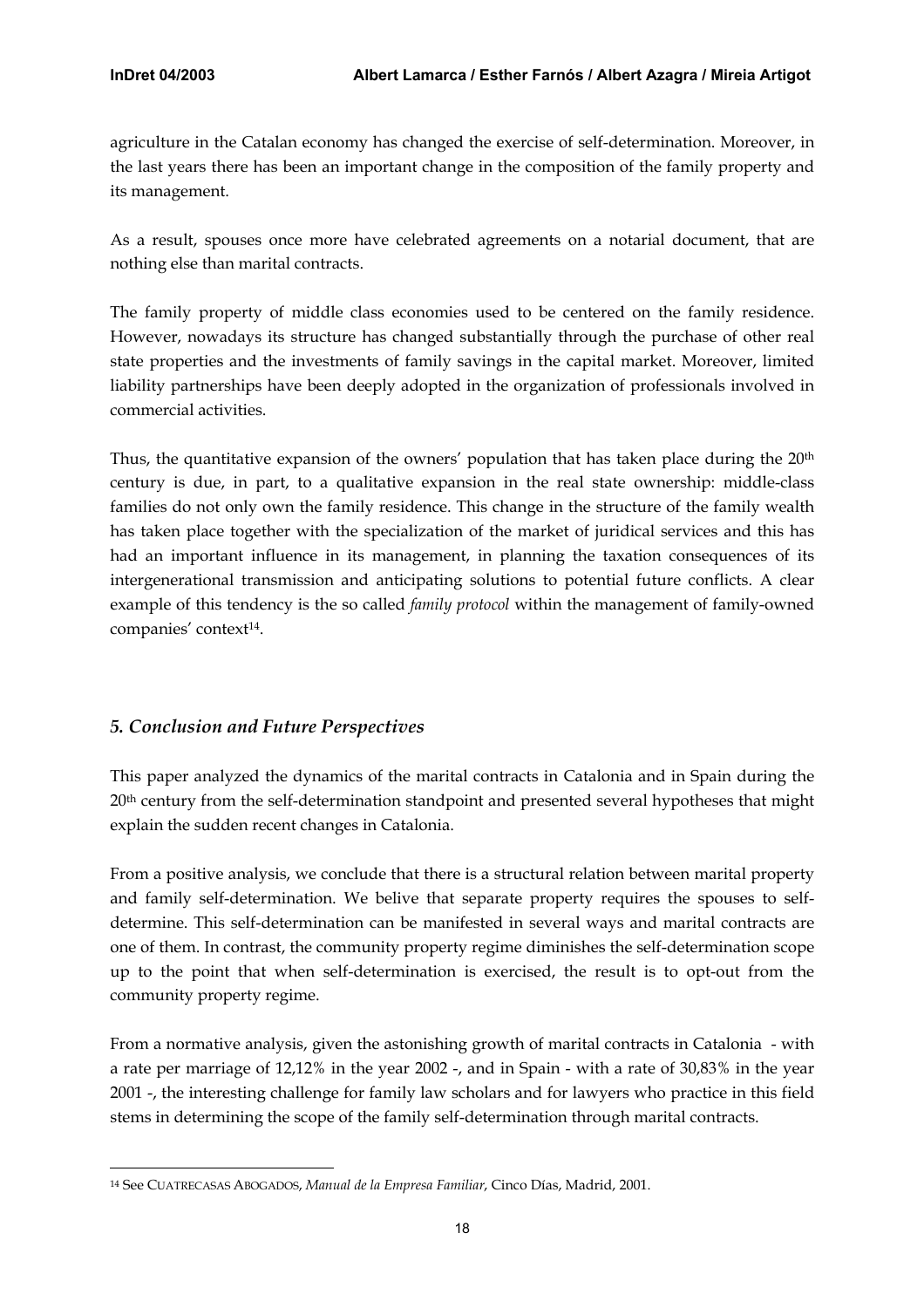<span id="page-19-0"></span>Up to now the doctrine has basically dealt about the interpretation of the regulation of marital contracts, analyzing only the issues related to contracts, together with the traditional stipulations. These are the major underlying issues in the cases brought in front of the Catalan Supreme Court of Justice.

Besides the above-mentioned, for the law in Spain, additionally, has been important the analysis of the efficacy in front of third parties of the change in the marital property regime and the liquidation of the community property society foreseeing future creditors' frauds. The scarce Spanish case law concerning marital contracts deals mainly with the former questions.

However, the most important of professionals involved in family law still stems on defining the function and scope of marital contracts. This has a special significance considering the tendency towards the internationalization of the Spanish society and the conflict of laws inherent to this context.

As the data show, it seems that spouses have already taken the initiative.

# *6. References*

Manuel AMORÓS GUARDIOLA (1984), *"*Comentario a los arts. 1325 a 1335*",* in A.A.V.V.*, Comentarios a las reformas del derecho de familia, Madrid, Tecnos.* 

María del Cármen BAYOD LÓPEZ (1997), *La modificación de las capitulaciones matrimoniales,* Zaragoza, Prensas Universitarias de Zaragoza.

Joaquim CAPELLADES and MIREIA FARRÉ (2002), *"*Evolució de la nupcialitat i la fecunditat", in Lluís FLAQUER (coord.), *Informe sobre la situació de la família a Catalunya. Un intent de diagnòstic. Any 2002,* Generalitat de Catalunya, Barcelona.

Anna CASANOVAS I MUSSONS / Joan EGEA FERNÁNDEZ / M.ª del Carmen GETE-ALONSO CALERA / Antoni MIRAMBELL I ABANCÓ (coord.) (1995), *Comentari a la Modificació de la Compilació en matèria de relacions patrimonials entre cònjuges,* Barcelona, Generalitat de Catalunya.

CUATRECASAS ABOGADOS (2001) , *Manual de la Empresa Familiar,* Cinco Días, Madrid.

José M. CUTILLAS TORNS (2000), *Las capitulaciones matrimoniales. Estudio de sus ineficacias y de sus acciones impugnatorias*, València, Revista General de Derecho.

Jesús DELGADO ECHEVERRÍA (1974), *El régimen matrimonial de separación de bienes en Cataluña*, Madrid, Tecnos.

Joan EGEA FERNÁNDEZ (2003, forthcoming), "Pensión compensatoria y pactos de previsión de una ruptura matrimonial", in *Estudios Díez-Picazo*.

Joan EGEA FERNÁNDEZ / Josep FERRER RIBA (dir.), Albert LAMARCA MARQUÈS / Covadonga RUISÁNCHEZ CAPELASTEGUI (coord.) (2000), *Comentaris al Codi de Família, a la llei d'unions estables de parella i a la llei de situacions convivencials d'ajuda mútua*, Madrid, Tecnos.